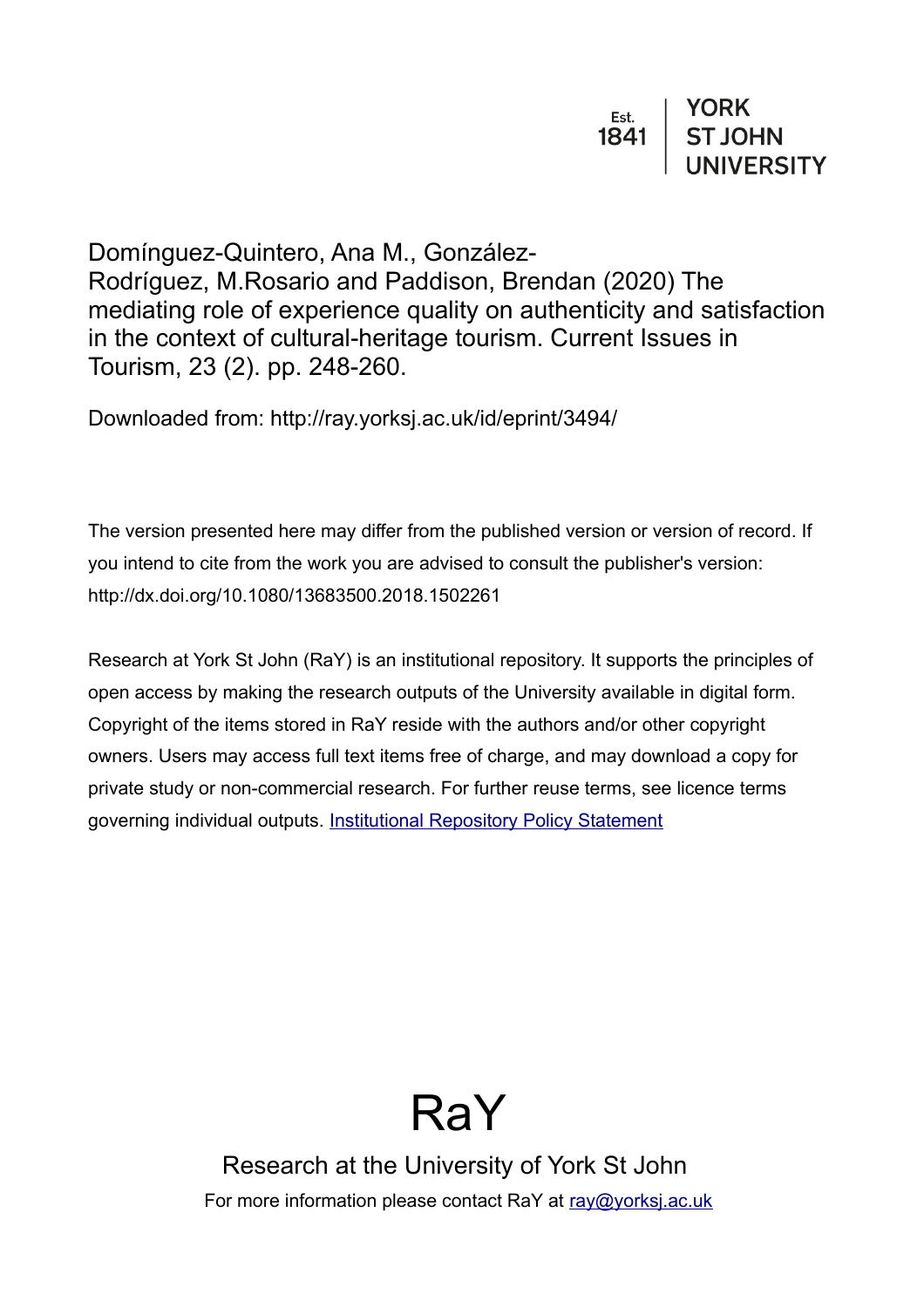# The mediating role of experience quality on authenticity and satisfaction in the context of cultural-heritage tourism

Domínguez-Quintero, Ana M. Department of Applied Economics I, University of Seville Faculty of Economics and Business Sciences Av. Ramón y Cajal, 1, 41018 Seville (Spain) [anadq@us.es](mailto:anadq@us.es) ORCID: 0000-0001-5066-0216

González-Rodríguez, M. Rosario Department of Applied Economics I, University of Seville Faculty of Economics and Business Sciences Av. Ramón y Cajal, 1, 41018 Seville (Spain) [rosaglez@us.es](mailto:rosaglez@us.es) ORCID: [0000-0002-6484-4128](https://orcid.org/0000-0002-6484-4128)

Paddison, Brendan York Business School, York St John University Lord Mayor's Walk, York, YO31 7EX (United Kingdom) [b.paddison@yorksj.ac.uk](mailto:b.paddison@yorksj.ac.uk) ORCID: [0000-0003-2896-2837](https://orcid.org/0000-0003-2896-2837)

# **ABSTRACT**

The purpose of this paper is to investigate the mediating role of experience quality between the dimensions of authenticity and satisfaction in the context of cultural-heritage tourism. This paper investigates the direct influences of these variables on satisfaction and the indirect influences of two dimensions of authenticity on satisfaction through quality of experience. This study is a pioneer in analysing the influence of each of the two dimensions of authenticity on satisfaction via quality of experience in a cultural-heritage context. A questionnaire survey administered to 205 visitors in the City of York, United Kingdom, was analysed using the structural equation modelling technique. The findings confirmed the direct and indirect influence of the variable authenticity in its double perspective (objective and existential authenticity) on satisfaction. The findings also identified the mediating role of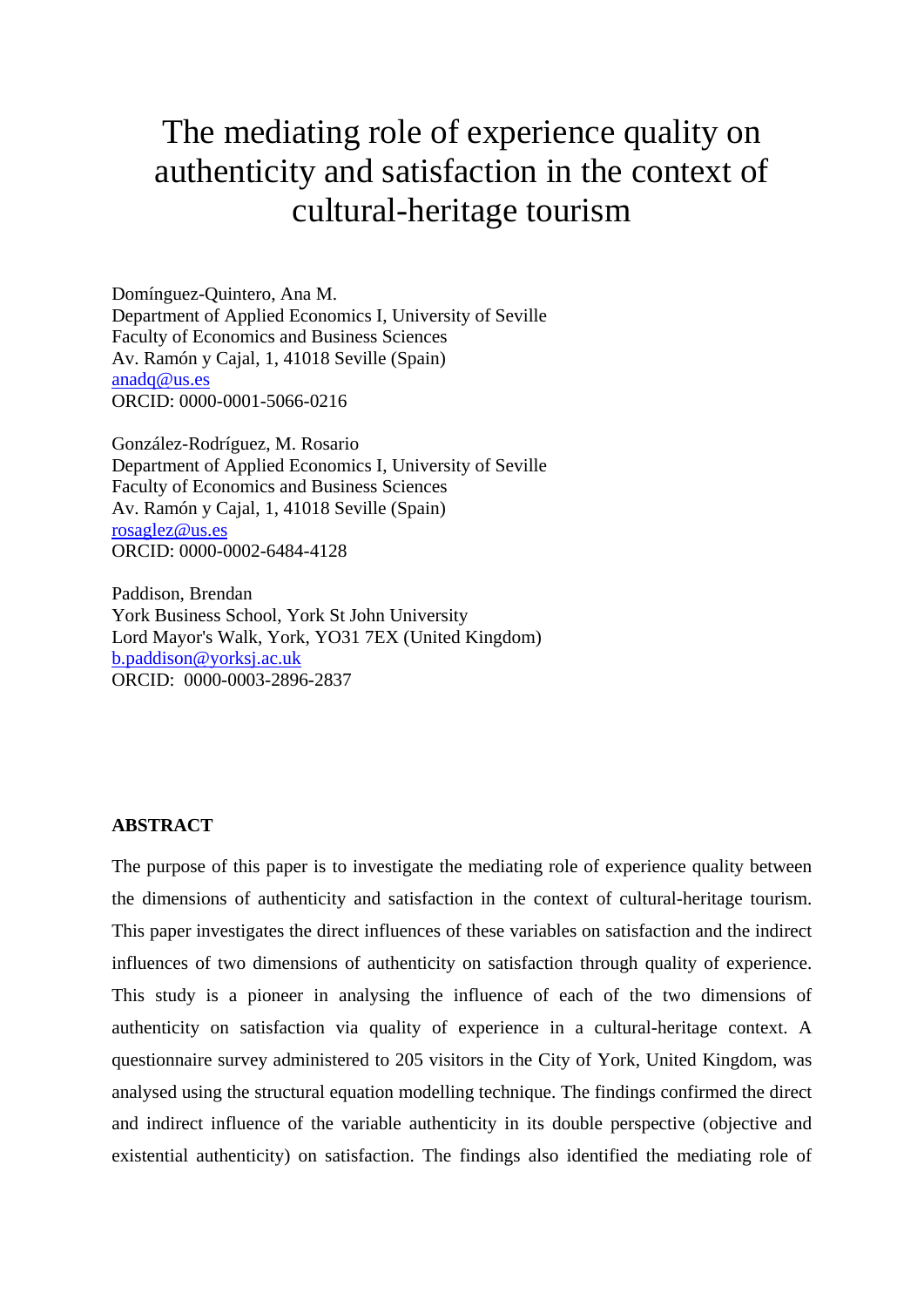quality of experience on authenticity and satisfaction. It is therefore recommended that cultural tourism attractions should be offered that provide visitors with a high quality authentic and personal experience in order to enhance visitor satisfaction.

# **Key Words**

cultural tourism, satisfaction, authenticity, experience quality, structural equation model.

#### **Introduction**

The tourism industry has experienced significant growth which is predicted to be sustained. According to the World Travel & Tourism Council (WTTC) (2015), the contribution of tourism to the world GDP was 9.5% in 2014 and is expected to exceed 10.5% by 2024. According to the United Nations World Tourism Organisation (UNWTO) (2016), the arrival of international tourists is expected to grow by 3.3% per year between 2010 and 2030, to reach 1.8 billion by 2030. In 2016, there were 37.6 million inbound visits to the UK, an increase of 4.1% compared with 2015. These figures underscore the importance of tourism activity within the international economy. Public and private agents involved in the management of tourist destinations are showing a growing interest in the study of variables that can improve the satisfaction and fidelity of tourists. More specifically, heritage tourism has become popular with an increasing number of tourists seeking a meaningful experience and a relationship with the past (Watson & Waterton, 2011). In addition, increasing academic interest in heritage tourism has resulted in heritage being described as a 'contemporary epidemic' (Urry, 2002, p. 5).

The concept of authenticity is a relevant explanatory variable in the formation of tourist satisfaction and loyalty, in general, and with cultural motivation, in particular (Kolar and Zabkar, 2010; Shen, Guo and Wu, 2012, Casteran and Roeder, 2013; Hede, Garma, Josiassen, and Thyne, 2014, Lee, Phau, Hughes, Li and Quintal, 2016). Some of these studies consider the variable authenticity as a onedimensional construct, while others consider it in its dual dimension: objective and existential (Kolar & Zabakar, 2010; Shen et al., 2012). This research considers authenticity in its double dimension as this results in a more informed understanding of the influence of authenticity and satisfaction.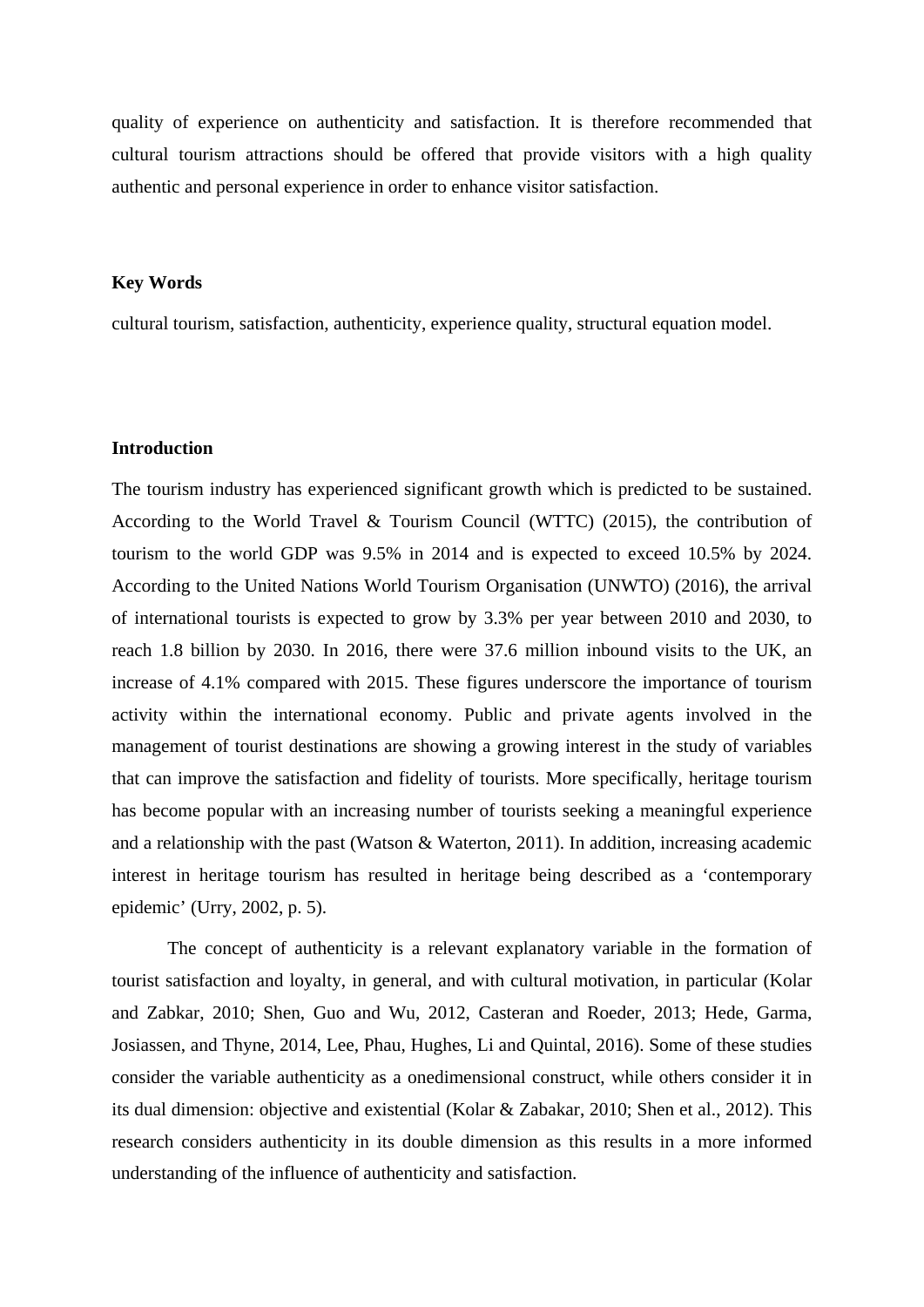A number of authors have found that the quality of experience variable is important in influencing tourist satisfaction and loyalty (Chen & Chen, 2010; Jin, Lee, & Lee, 2015; Kim, Ritchie, & Tung, 2010; Tian Cole & Scott, 2004, 2013). Otto and Ritchie (1995) define the quality of the experience as the affective component of the experience lived by a tourist in the visited destination. The cognitive–affective approach to satisfaction, mostly adopted in more recent research, has favoured the study and use of this variable. Thereby, Kao, Huang, and Wu (2008) examined the mediating role of experience quality in a model of tourist experiences between performance quality and satisfaction. Altunel and Erkut (2015) analyse the mediation effect of experience quality and satisfaction on the relationship between involvement and recommendation intention. This paper explores the possible mediating role of the quality of experience on the relationship that unites the variables authenticity and satisfaction.

Regarding the authenticity variable, Li, Shen, and Wen (2016) analysed the relationship between this variable and the quality of experience in the context of cultural tourism. This study considered the authenticity variable as a one-dimensional construct. There is, however, limited empirical research which has analysed the possible influence or relationship of authenticity in its double dimension on the variable experience quality in the context of cultural-heritage tourism. In accordance with this, the following question is proposed: Do each of the two dimensions of the authenticity variable exert a certain direct influence on the variables of experience quality? In addition, this paper will explore if the data confirms the results obtained in previous research and verify if the quality of experience exerts a positive or direct influence on satisfaction. In this regard, the paper seeks to understand if experience quality exerts a mediating effect on the influence that each of the two dimensions of authenticity can have on satisfaction.

#### **Theoretical Foundations, Research Model and Hypotheses**

# *Authenticity and Satisfaction*

Recent studies have identified the importance of authenticity in the formation of the satisfaction of cultural tourists (Apostolokis, 2003, Zhou, Zhang and Edelheim, 2013; Hede, Garma, Josiassen, and Thyne, 2014; Lee, Phau, Hughes, Li and Quintal, 2016).

According to Trilling (1972), the original use of this concept emerged in museum studies, where experts were interested in differentiating authentic works of art from those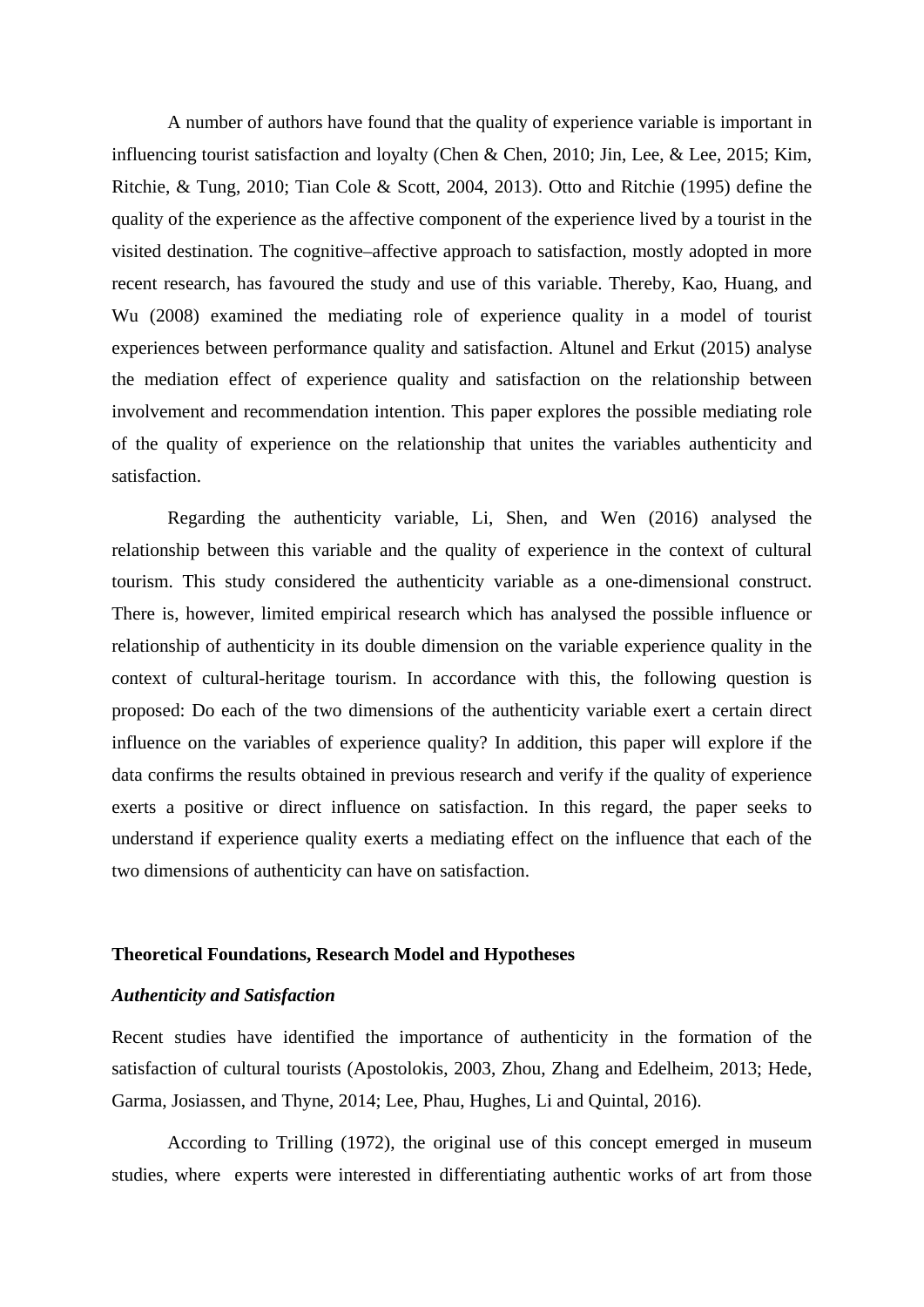that looked to be unauthentic, especially with regards to economic valuation. This use of the term was extended to tourism, particularly cultural tourism, and the valuation of objects related to this activity. There is no consensus regarding the definition of the term authenticity. According to MacCannell, the authenticity of a destination can be defined as a global assessment of 'genuineness of a tourist destination' (1973, p. 590). Wang (1999) and Reisinger and Steiner (2005) conducted a comprehensive review of the different approaches and interpretations of the concept and identified that most research (Kolar & Zabakar, 2010; Lee et al., 2016; Shen et al., 2012) identified two dimensions within this variable: the objectbased and the existential. Objective authenticity is an inherent feature of objects and can be interpreted as the authenticity of objects that are original or as the authenticity projected onto objects by tourists (Reisinger & Steiner, 2005; Wang, 1999). Existential authenticity refers to a potential state of personal connection with destiny driven by participation in activities (Reisinger & Steiner, 2005; Steiner & Reisinger, 2005; Wang, 1999).

The variable satisfaction has been widely studied in the field of marketing in general and tourism in particular. There is no single definition of this concept unanimously accepted. However, a number of elements common to most of the contributions can be identified. First, satisfaction is a cognitive or emotional response; second, the response is related to an aspect or specific subject (expectations, product, consumer experience) and generally involves the comparison of a perception with a previously established standard; and third, satisfaction is the response at a time or during a certain time (after consumption, after a choice, during or after an experience…). Oliver (1997, p. 13) defined satisfaction as 'the consumers' fulfilment response. It is a judgment on the product or service feature, or the product or the service itself, concerning the provision of a pleasurable level of consumption-related fulfilment, including levels of under- or over-fulfilment'. In the field of tourism, the most recent definitions consider satisfaction as an evaluation judgment in which cognitive and affective aspects are combined (Bigné, Andreu, & Gnoth, 2005; Chen & Chen, 2010; De Rojas & Camarero, 2008; Lee et al., 2016; Del Bosque & San Martín, 2008; Yüksel, Yüksel, & Bilim, 2010). According to Del Bosque and San Martín (2008), satisfaction is an individual's cognitive–affective state derived from a tourist experience. It is this definition that is adopted in this study.

The causal relationship between perception of authenticity and satisfaction has been examined by a number of authors (Lee et al., 2016; Lu, Chi, & Liu, 2015; Nguyen & Cheung, 2016). Lu et al. (2015) and Nguyen and Cheung (2016) analyse the direct influence of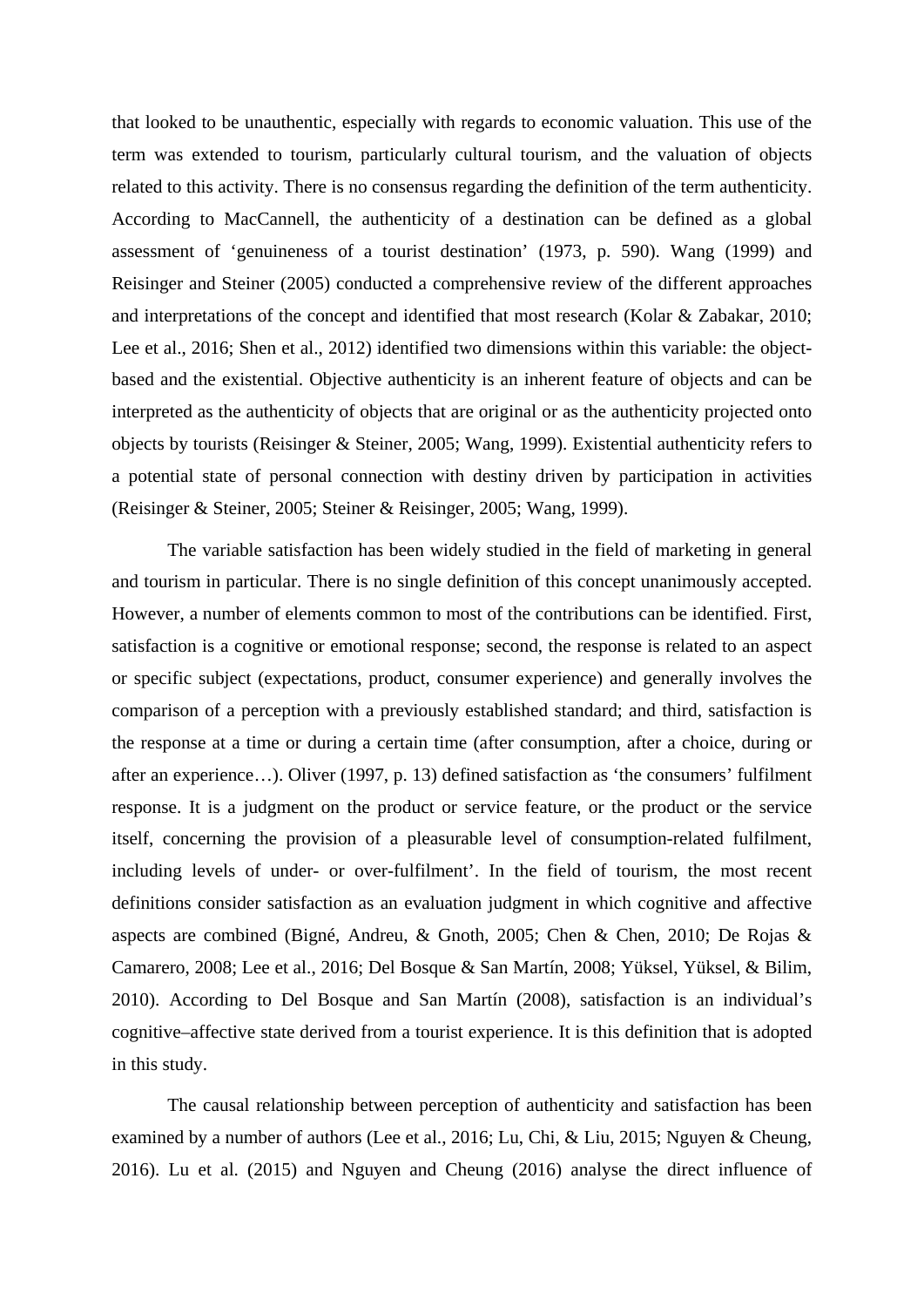authenticity as a single variable on the satisfaction of cultural tourists, whilst Lee et al. (2016) consider the two dimensions of the authenticity variable, objective-and-existential, and analyse the influence of each on satisfaction. The first and the third of these papers found that the relationship between authenticity and satisfaction was not significant. However, Nguyen and Cheung (2016) identified that a high perception of authenticity also implies a high level of satisfaction in heritage tourism. It is suggested, therefore, that the consideration of the double dimension of authenticity is more enriching and can provide further clarity and information on the characteristics of the relationships explored in this study. This research, therefore, considers the two dimensions of the authenticity variable, objective-and-existential, and analyses the influence of each on the satisfaction of cultural tourists. To verify if our data confirms the results obtained by the research mentioned above, and to deepen the knowledge of these relationships, the following hypotheses are proposed:

H1: *The higher the objective authenticity that the heritage tourists perceive, the higher the level of satisfaction they have. (a>0)*

H2: *The higher the existencial authenticity that the heritage tourists perceive, the higher the level of satisfaction they have. (b>0)*

Kolar and Zabakar (2010) and Shen et al. (2012) found that the objective dimension of authenticity positively influences its existential dimension. In the context of cultural tourism, it is reasonable to suggest that a high perception of objective authenticity, a positive evaluation of architecture, materials, presentation of resources, activities, all positively influences the perception of the existential authenticity, and it can favour the feeling of connection and the immersion of the tourists in the local culture. To verify this, and to explore if the findings of this research corroborate with the results obtained by Kolar and Zabakar (2010) and Shen et al. (2012), the contrast hypothesis of the model is as follows:

H3: *The higher the objective authenticity that the heritage tourists perceive, the higher the level of existencial authenticity they experience. (c>0)*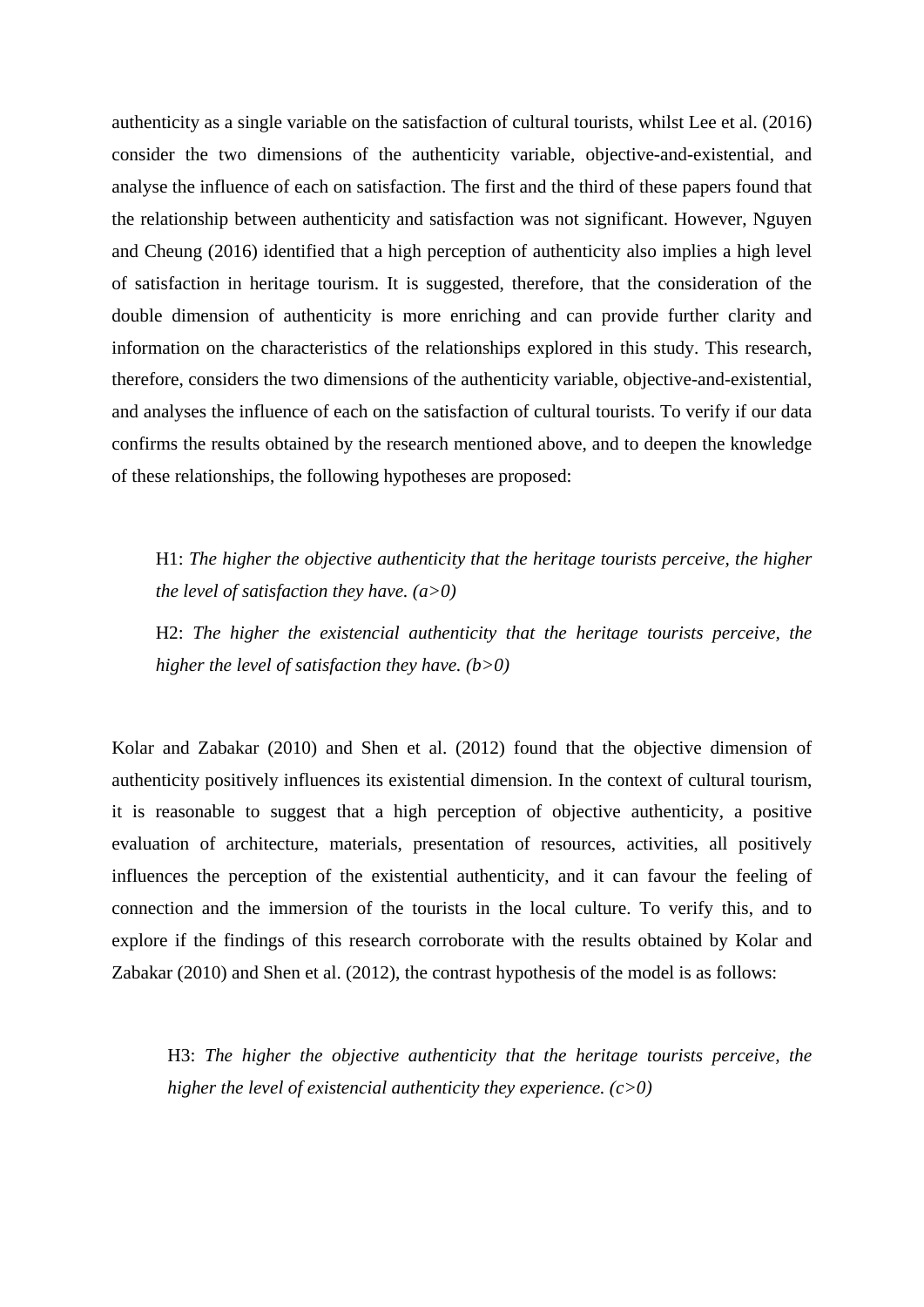# *Authenticity and Experience Quality*

In the early 1980s, within the field of consumer satisfaction studies, the experimental approach focused on the individual's affective response following the act of consumption (Hirschman and Holbrook, 1982; Holbrook and Hirschman, 1982). Within this approach, Otto and Ritchie (1995; 1996) introduced the concept of quality of experience and applied this concept to leisure and tourism services. Otto stated that: "*The affective component of the service experience has been shown to comprise the subjective, emotional and highly personal responses to various aspects of service delivery which lead to satisfaction with the service overall*" (1996, p.169). Chang and Horng (2010, p.2403) defined the quality of experience as: "*a representation how customers emotionally evaluate their experiences as they participate in consumption activities, others customers, cuostomers' companions, and other elements*".

Different scales have been proposed to measure the quality of the experience. Otto and Ritchie's scale (1996) is composed of four dimensions: hedonic, peace of mind, involvement and recognition. Kao, Huang and Wu's scale (2008) also identified four dimensions which consist of immersion, surprise, participation and fun. Chang and Horng (2010) consider a scale with five dimensions, including physical surroundings, service providers, other customer, customer's companions and customers themselves.

The relationship between authenticity and the quality of experience variables has thus far not been fully explored. Hang's (2010) study identified the existence of a positive linear correlation between both variables but does not raise the contrast of the hypothesis concerning the existence of such a relationship. Li et al. (2016) analyse the aforementioned relationship in the context of cultural tourism. This research considerd authenticity as a onedimensional construct and their results indicated the existence of a positive influence of authenticity on the quality of the experience. This work considers the two dimensions of authenticity and it is suggested that each of these two dimensions, objective and existential, can influence the perception of the quality of the experience by tourists in the context of cultural tourism. Consequently, hypotheses four and five are identified as follows:

H4: *The higher the objective authenticity that the heritage tourists perceive, the higher the level of experience quality they have. (d>0)*

H5: *The higher the existencial authenticity that the heritage tourists perceive, the higher the level of experience quality they have. (e>0)*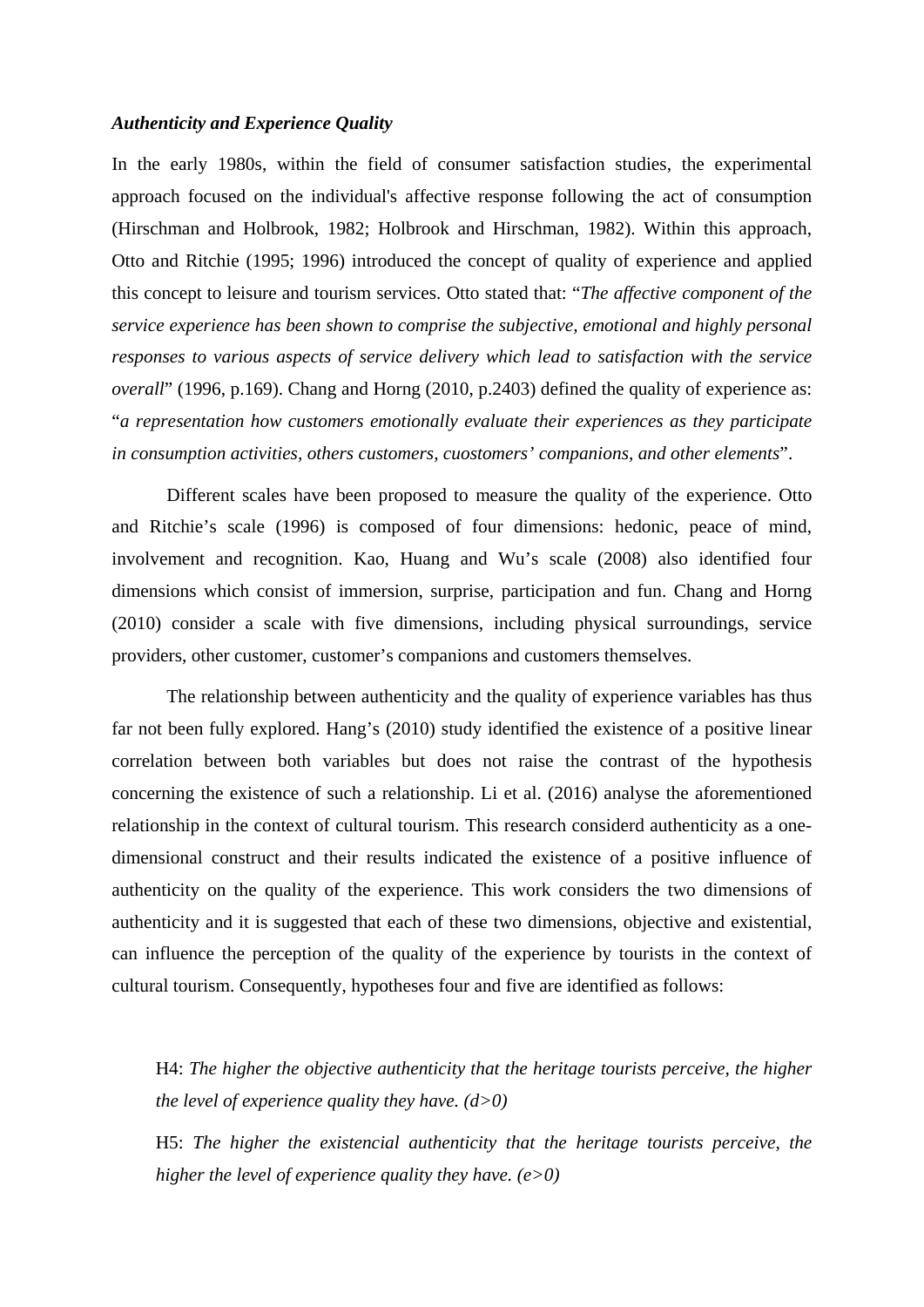# *Experience Quality and Satisfaction*

The influence of experience quality on the satisfaction of cultural-heritage tourists has been extensively researched (Chen and Chen, 2010, Li, Shen and Wen, 2016, Nguyen and Cheung, Lee et al., 2016). In all of these studies, it has been shown that the quality of the experience exerts a positive or direct influence on the satisfaction of tourists. To verify if the data from this study supports the results obtained in these previous studies, the following hypothesis six is proposed:

H6: *The higher the experience quality that the heritage tourists perceive, the higher the level of satisfaction they have. (f>0)*

The proposed model is shown in Figure 1.

[Insert figure 1 ]

# *Mediating efects*

A deeper study of the relationships raised in the model leads to a consideration of the significance of the indirect effects that may arise. This research will, therefore, seek to understand if each of the two dimensions of authenticity have an influence on satisfaction through the quality of experience. To answer these questions, the following hypotheses are proposed:

H7: *Via experience quality, the objective authenticity positively influences satisfaction*   $(g=d*f>0)$ 

H8: *Via existential authenticity and via experience quality, the objective authenticity positively influences satisfaction (h=c\*e\*f>0)*

H9: *Via experience quality, the existential authenticity positively influences satisfaction (i=e\*f>0)*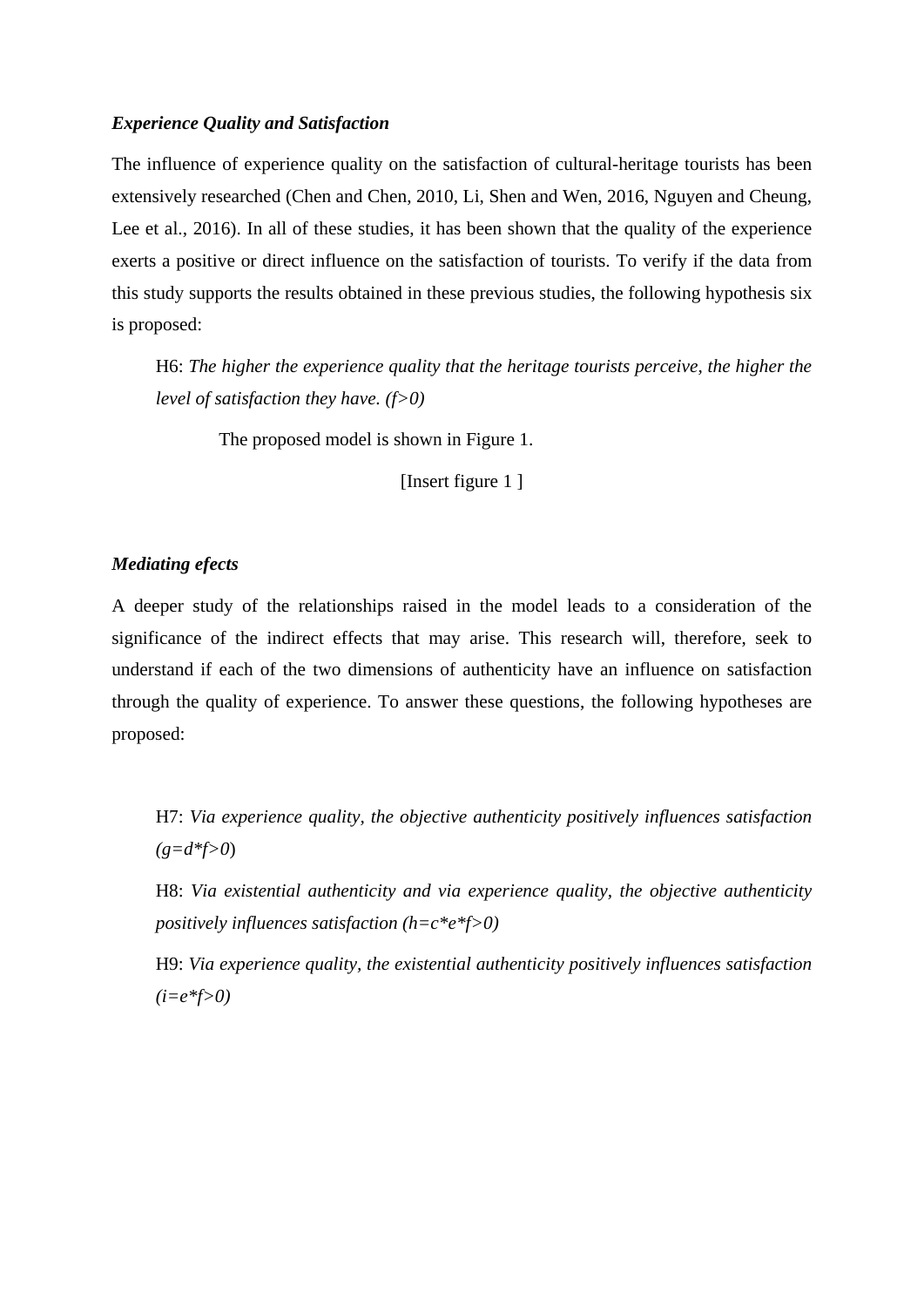#### **Method**

#### *Sample and Data Collection*

The research population of this study is visitors aged eighteen years or older who visited the city of York. Data collection was conducted in November 2016 in the Visit York Visitor Information Centre (VIC) and in the surroundings of York Minster and the York Castle Museum, where 218 completed questionnaires were obtained. After excluding 13 cases due to excessive missing data and when a response pattern was observed (Hair, Hult, Ringle, & Sarstedt, 2014), 205 questionnaires (94.04%) were retained as valid for the empirical analysis. According to Green (1991, p. 503), for an 80% confidence level and a 5% error level for a maximum of three predictors (which in our model feature the satisfaction variable), the minimum sample size required for the measurement of the medium-sized effects between the variables would be 76 surveys. Table 1 shows the profile of the respondents.

# *Measures*

The questionnaire's design-base is a literature review of cultural tourism. The questionnaire was translated into Spanish, English, French, German and Mandarin in order to include tourists of many different nationalities. The first part included questions regarding the sociodemographic characteristics of the respondents (gender, age, place of origin, level of studies). The second section asked respondents for information regarding their visit, such as the duration of their stay, cultural events or attractions visited, and the fundamental objective of the trip. The third part of the questionnaire included the measurement of the constructs. These were measured using question statements adapted from academic studies related to this topic.

A first version of the questionnaire was presented to experts from the VIC in York (Visit York) who made suggestions for the adaptation of certain items or for improvement in the writing therein. In addition, a pilot survey was conducted to ensure the validity of the content.

The measurement of the authenticity variable in its double perspective – objective authenticity and existential authenticity – is based on the work by Kolar and Zabakar  $(2010)$ and employs five items for the objective dimension and six items for the existential dimension. This double perspective of authenticity provides a richer version of this variable than that gathered by other authors. Quality of the experience is measured using an adaptation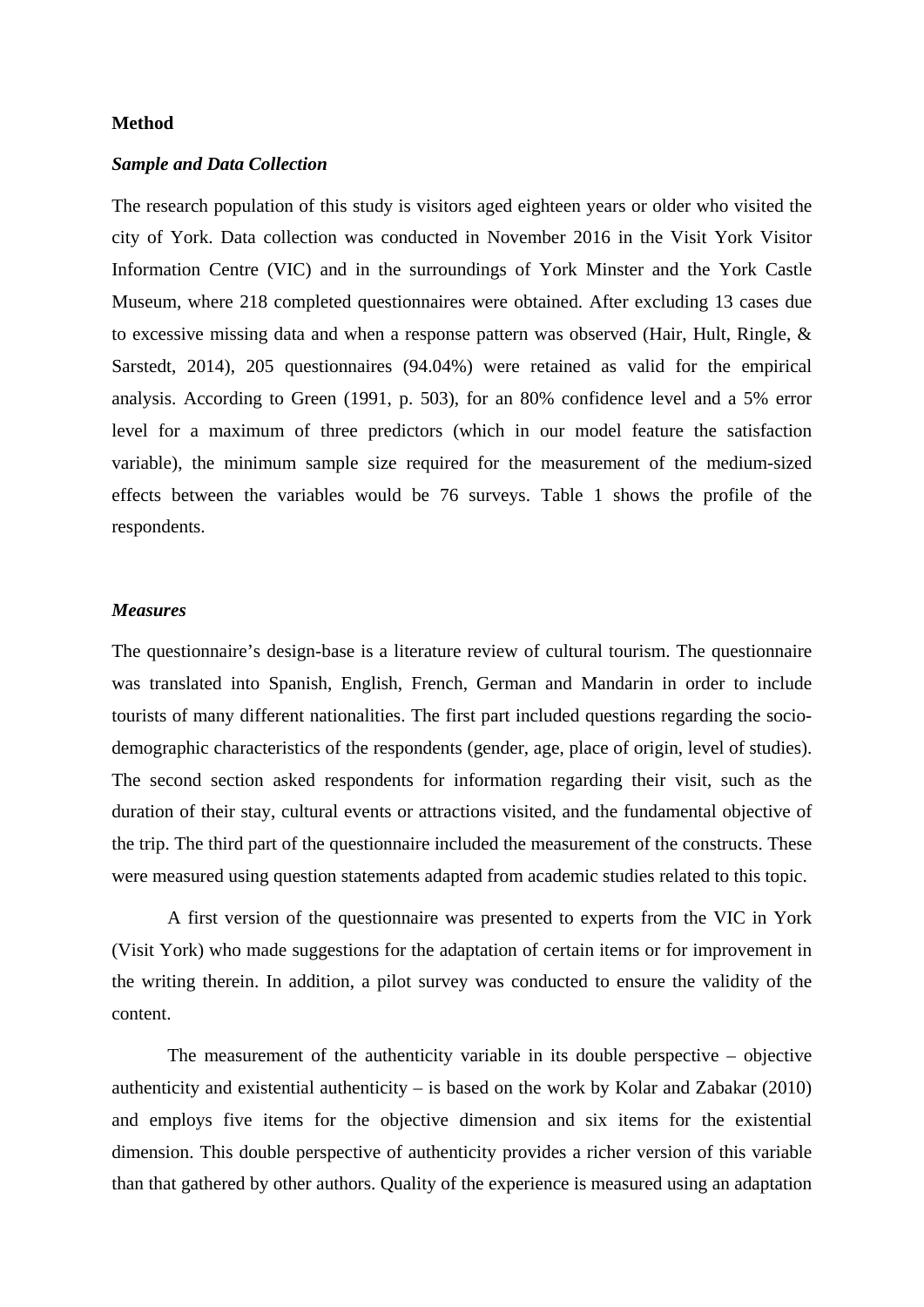of the scale proposed by Otto and Ritchie (1996) which employs five items for measurement. The measurement of the satisfaction variable is an adaption of the multi-dimensional scale provided by Oliver (1997). The authors have included two items that refer to the affective and cognitive evaluation of satisfaction and a third item for a global evaluation of satisfaction. A seven-point Likert scale was used for the measurement of all the variables, whereby the score 1 refers to strongly disagree, and 7 refers to strongly agree.

# *Data Analysis*

The research model outlined in Figure 1 was tested using Partial Least Squares  $(PLS) - a$ variance based structural equation modelling technique. The following reasons justify the choice of PLS (Roldán & Sánchez-Franco, 2012): (1) the complexity of the research model, not only concerning the type of variables included in the model (reflective, formative, first and higher order constructs), but also the relationships established between the variables (direct mediating and moderating relations); (2) to explore and/or predict the behaviour of the dependent variables; (3) the non-normality of the research model's variables; and (4) to allow robust estimations when the number of observations is small (Reinartz, Haenlein, & Henseler, 2009). In order to conduct the analysis, SmartPLS 3.4 software was used.

For the assessment of the research model in York, a two-stage procedure was conducted (Hair, Sarstedt, Ringle, & Gudergan, 2018). First, the measurement model was evaluated (outer model) by evaluating the reliability and validity of composite Mode A constructs. Second, the structural model was evaluated (inner model) by assessing the path coefficients, explanatory power (R2), and the values of the Root Mean Square Residual (SRMR) as an approximate model fit for PLS-SEM (Henseler, Hubona, & Ray, 2016).

# **Results**

A PLS model must be analysed and interpreted in two stages (Hair, Hult, Ringle, & Sarsted, 2014). First, the measurement model is evaluated. The measurement model allows evaluating if the theoretical concepts or constructs are measured correctly through the items observed. The evaluation is different according to the construct being formative or reflective. Second, the structural model is evaluated. The magnitude and significance of the causal relationships between the different variables is assessed from this model.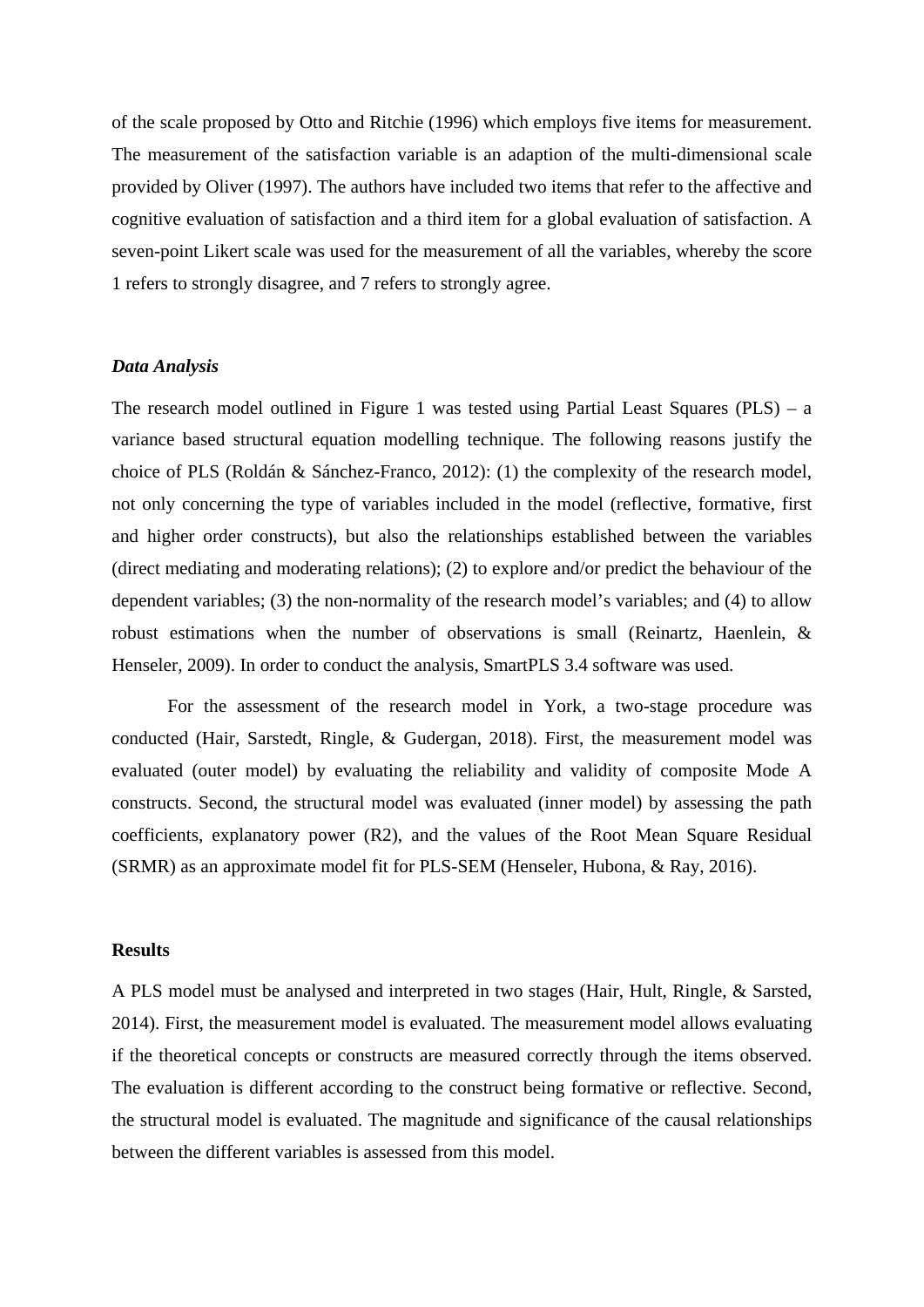#### *Measurement Model*

In the first stage of the analysis, the assessment of the measurement model allows 19 items to be observed. The assessment of the measurement model for Composite Mode A entails an evaluation of validity and reliability (Hair et al., 2014). Table 2 shows that the indicators of Composite Mode A variables meet reliability requirements since, in general, they are higher than 0.7. In addition, there are some items with a loading of 0.4–0.7. These items should be considered for removal if they increase the Composite Reliability (CR) and AVE to a level above the threshold. However, the decision was taken to retain them in order to support the content validity of the scale. Table 2 shows that the CR is greater than 0.7 and the AVE of the constructs is higher than 0.5 and therefore convergent validity is acceptable (Hair et al., 2014). The fact that CR and AVE surpass the 0.5 threshold confirms that the removal of indicators in the two groups with loadings 0.4–0.7 was unnecessary. Table 3 shows that all variables achieve discriminant validity following both the Fornell-Larcker and the HTMT criteria. This result suggests that each construct is distinct from other constructs (Henseler, Ringle, & Sarstedt, 2016).

[Insert Table 2]

[Insert Table 3]

#### *Structural Model*

In the second stage of analysis, the structural model was assessed. Table 4 shows the path coefficients and the hypothesis testing by using 5,000 bootstrap resamples and the confidence intervals at 95%. From Table 4 and Figure 2, it can be observed that objective and existential authenticity exerts a positive and significant influence on satisfaction ( $a = 0.317$  and  $b =$ 0.322). Hence, hypotheses H1 and H2 are confirmed. Similarly, it can be observed that objective authenticity exerts a positive and significant influence on existential authenticity (c  $= 0.680$ ). Therefore, hypothesis H3 is confirmed. Likewise, hypotheses H4 and H5 are also supported since a positive and significant effect of objective and existential authenticity are observed on experience quality ( $d = 0.351$  and  $e = 0.410$ ). Hypothesis H6 is confirmed by observing a positive influence of the quality of the experience on satisfaction (  $f = 0.171$ ). Table 4 also reports the mediating relationships in the model as the product of the coefficients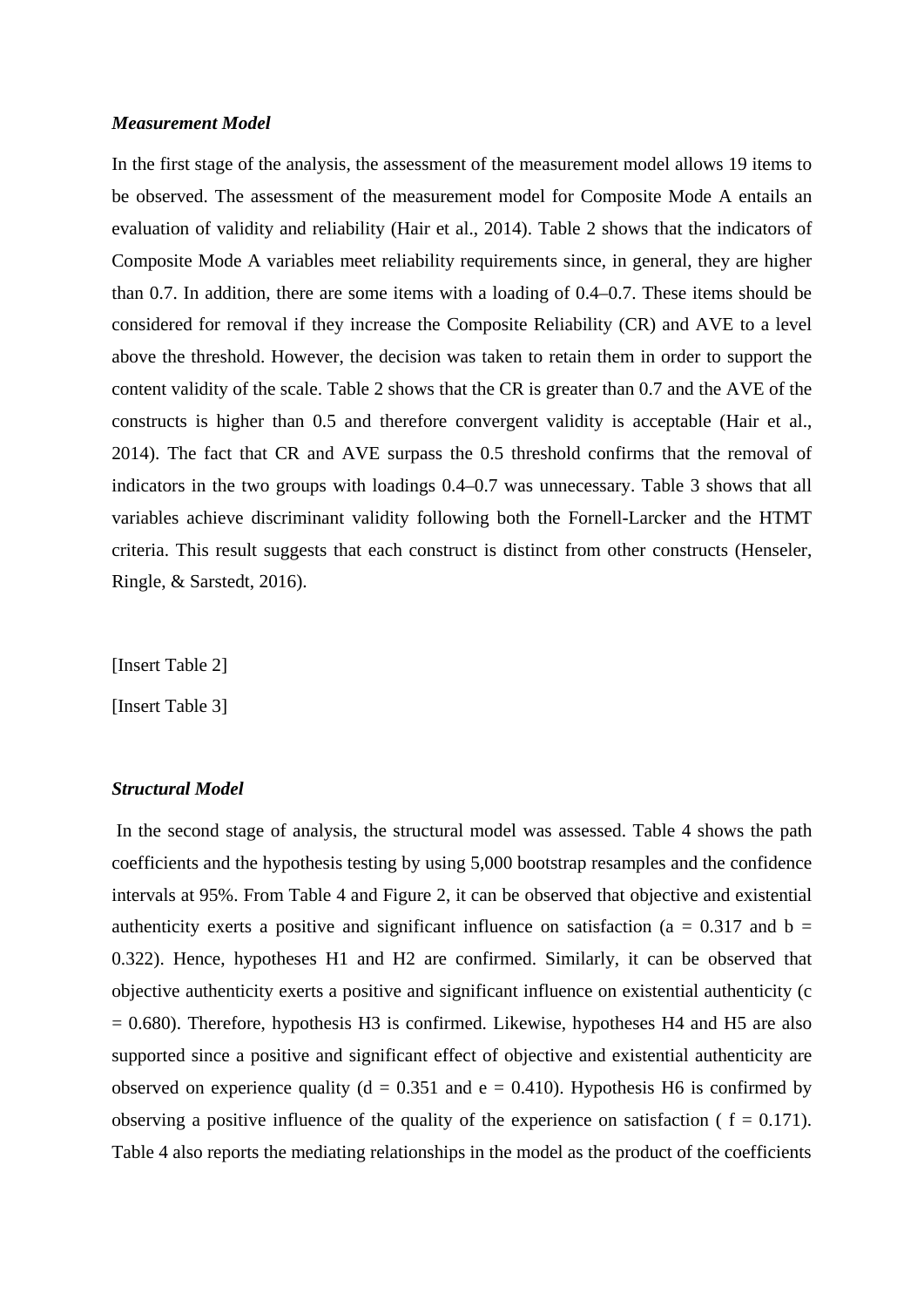of each of the causal relationships in the mediating chain (Hayes, Preacher, & Myers, 2011). Based on the one-tailed t-test, the indirect effect of objective authenticity through experience quality on satisfaction is significant ( $g = d*f = 0.060$ ). The indirect effect of objective authenticity through experience quality and existential authenticity on satisfaction is also significant (h =  $c*e*f = 0.048$ ). This supports hypothesis H7 and hypothesis H8. The indirect effect of the existential authenticity through experience quality on satisfaction ( $i = e^*f =$ 0.070) is significant. The importance of these indirect effects on satisfaction has been tested using 5000 bootstrap resamples (Chin, Kim, & Lee, 2013). The model has predictive validity for the three endogenous variables since the coefficient Q2 is positive in all three cases. The Standardized Root Mean Square Residual (SRMR) as an approximate fit of the composite factor model (Henseler, Hubona, et al., 2016) is also computed. The results revealed that the SRMR model fits values of 0.081. Since these values are lower than 0.10, they can be considered as acceptable for PLS-SEM.

[Insert Figure 2]

[Insert Table 4]

Three multigroup analyses have also been conducted to support the research model and the

analysis detailed above. First, given the high percentage of modern tourists (aged 18–34), a multigroup analysis with two groups 'modern' versus 'non-modern' tourists was conducted. Second, differences on the model relationships might be observed regarding the groups 'domestic' versus 'nondomestic' tourists and therefore encouraging another multigroup analysis. Lastly, the analysis of possible differences between "strictly cultural" versus "others" tourists appears to be appropriate in the cultural context of the study. The findings reveal no significant differences between the path coefficients in the three multigroup analyses supporting the specification of the research model proposed.

# **Discussion and Conclusions**

This study tests a structural model integrating constructs of objective and existential authenticity, quality of experience and satisfaction in the context of cultural-heritage tourism. Focusing on the research model relationships, the influences of objective and existential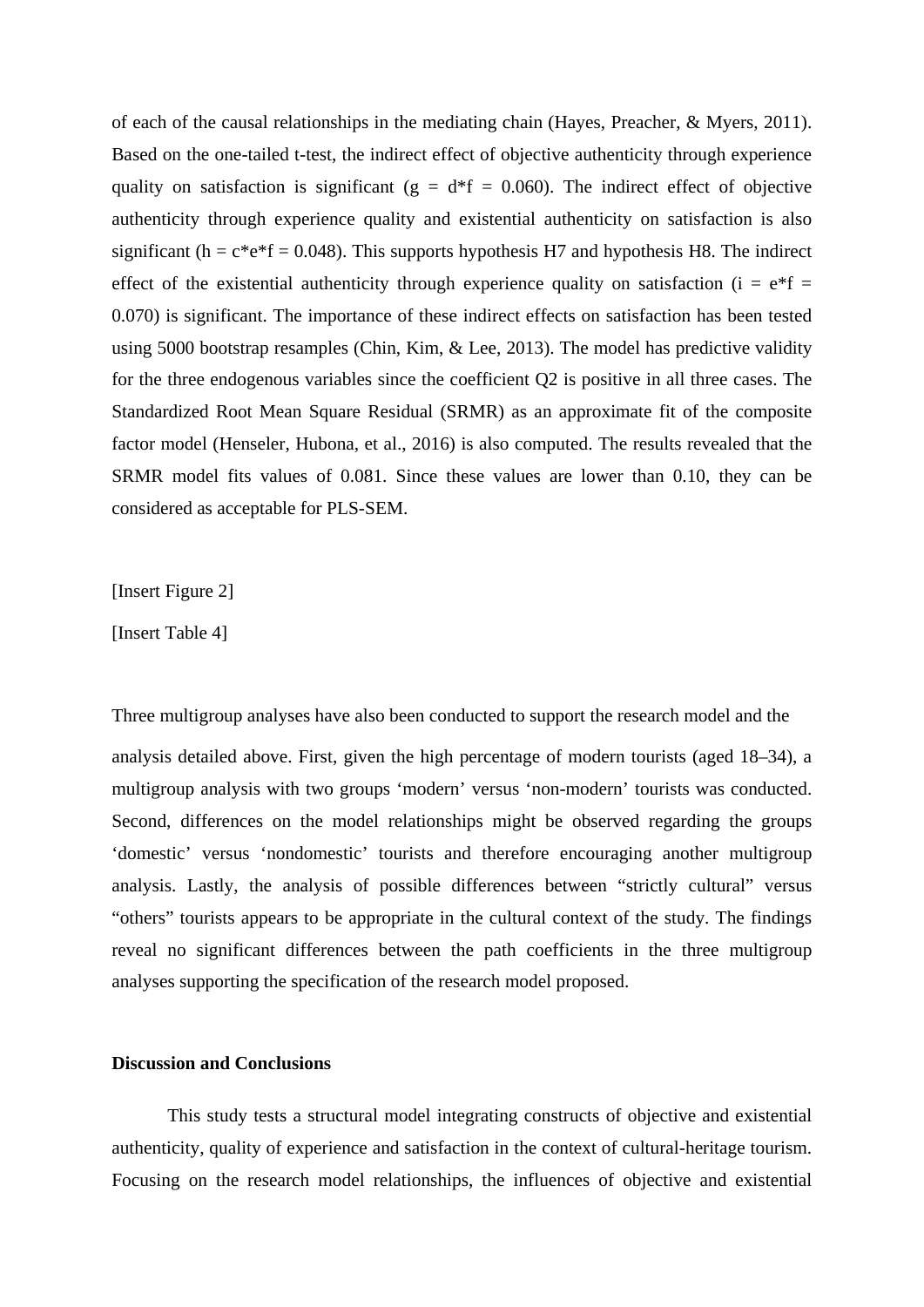authenticity on satisfaction were found to be significant. The findings suggest that tourists with positively perceived authenticity are better satisfied with the cultural site. These results are different to those obtained by Lu et al. (2015) and Lee et al. (2016) who found that this relationship was not significant. However, the results from this research coincide with those obtained by Nguyen and Cheung (2016) and have identified that objective authenticity can be considered as a determinant of existential authenticity. This has also been observed by Kolar and Zabakar (2010). These results mean that objective authenticity induces the tourist to experience subjective perceptions attached to the objects' authenticity.

The model also highlights a relationship not previously studied in tourism and therefore contributes to our understanding of the factors leading to cultural consumption. The positive influence of authenticity (objective and existential) on the experience quality has been confirmed.

The study also shows the significant influence of the experience quality on satisfaction. This is consistent with other research in this area (Altunel & Erkut, 2015; Chen & Chen, 2010; Hang, 2010; Kao et al., 2008; Tian Cole & Scott, 2004).

The influences of objective and existential authenticity on satisfaction is even greater if the mediating effects that appear in the model are considered. These results reveal that the greatest influence of objective authenticity is on satisfaction via existential authenticity and via experience quality and the greatest influence of existential authenticity is on satisfaction via experience quality. There is limited research that has examined this mediating relationship.

This study was motivated by the need to strengthen the understanding of the role of objective authenticity, existential authenticity, and experience quality on satisfaction. In this paper, not only are the direct influences of these variables on satisfaction analysed but the indirect influences of the predictor variables on the endogenous variables of the model were also studied. Testing these relationships leads to a better understanding of how these variables interact in a cultural-heritage tourist destination. This study is a pioneer in analysing the influence of each of the two dimensions of authenticity on satisfaction via quality of experience in a cultural-heritage context. The findings confirmed the importance of the variable authenticity in its double perspective (objective and existential authenticity) and quality of experience in cultural tourism consumption. Cultural tourist attractions in a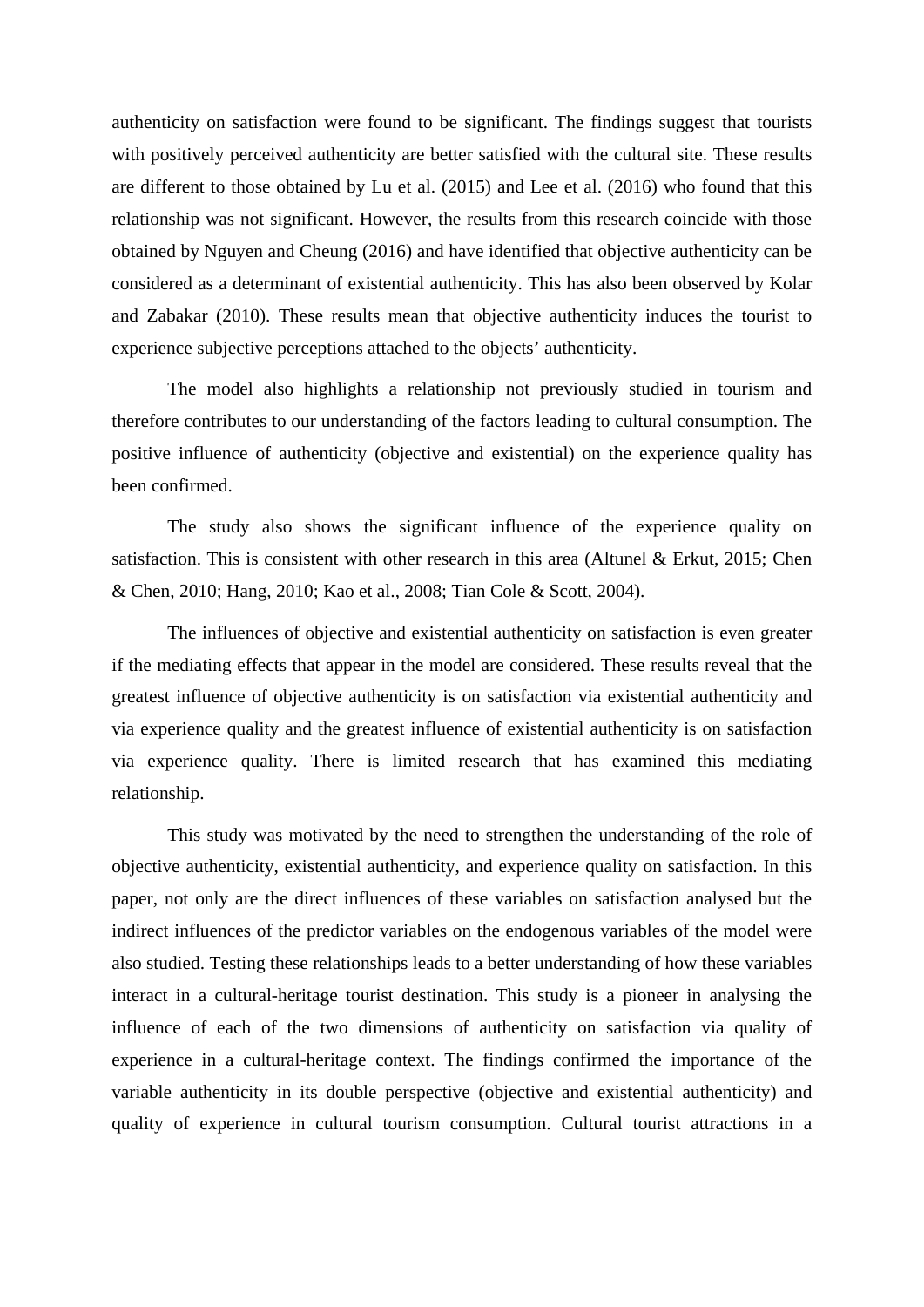destination should be offered to provide visitors an authentic experience and a high quality of personal experience that in turn would favour the satisfaction of consumption.

#### **Theoretical and Managerial Implications**

Regarding the notion of authenticity, the findings of this study reveal that cultural offerings were perceived not only as tangible tourism attractions but also as existential experiences derived from the different feelings attached to the tourism products (i.e. sense of enjoyment and escape). The results clearly show that visitors interpret authenticity in its double dimension (objective and existential authenticity) and that the concept of authenticity may have different meanings depending on the characteristics of a destination. The consideration of the notion of authenticity constitutes a key element in the present study since there is limited research in the generic and cultural-heritage tourism literature that has considered the influence of perceived authenticity on either satisfaction or behavioural intentions (Ramkissoon & Uysal, 2011; Sedmak & Mihalic, 2008). The findings collaborate with Kolar and Zabakar (2010) and Ramkissoon and Uysal (2011) who also noted that perceived authenticity in its double perspective influences successful consumption of cultural attractions. The theoretical contribution of this research aims to enrich understandings of the complexity of authenticity as a multi-dimensional construct and to provide relevant information for tourism managers, planners and policy-makers to offer authentic experiences at heritage sites.

Another theoretical implication and contribution derived from the research model is the significant influence of perceived authenticity on quality of experience and the significant and positive mediating effect of quality of experience between both dimensions of authenticity and satisfaction. Cultural offerings seek to provide visitors with authentic experiences that influence the quality of the tourist experience. This study also contributes to the generic and cultural-heritage literature by examining those relationships that thus far have not been analysed.

In addition to the theoretical implications of this study, managerial implications have also be identified. According to the relationships found in the research model, tourist destination managers, planners and policy-makers should pay attention to the objective and existential dimensions of authenticity to improve the quality of the tourist experience. Both dimensions should be considered as key factors in achieving differentiation and the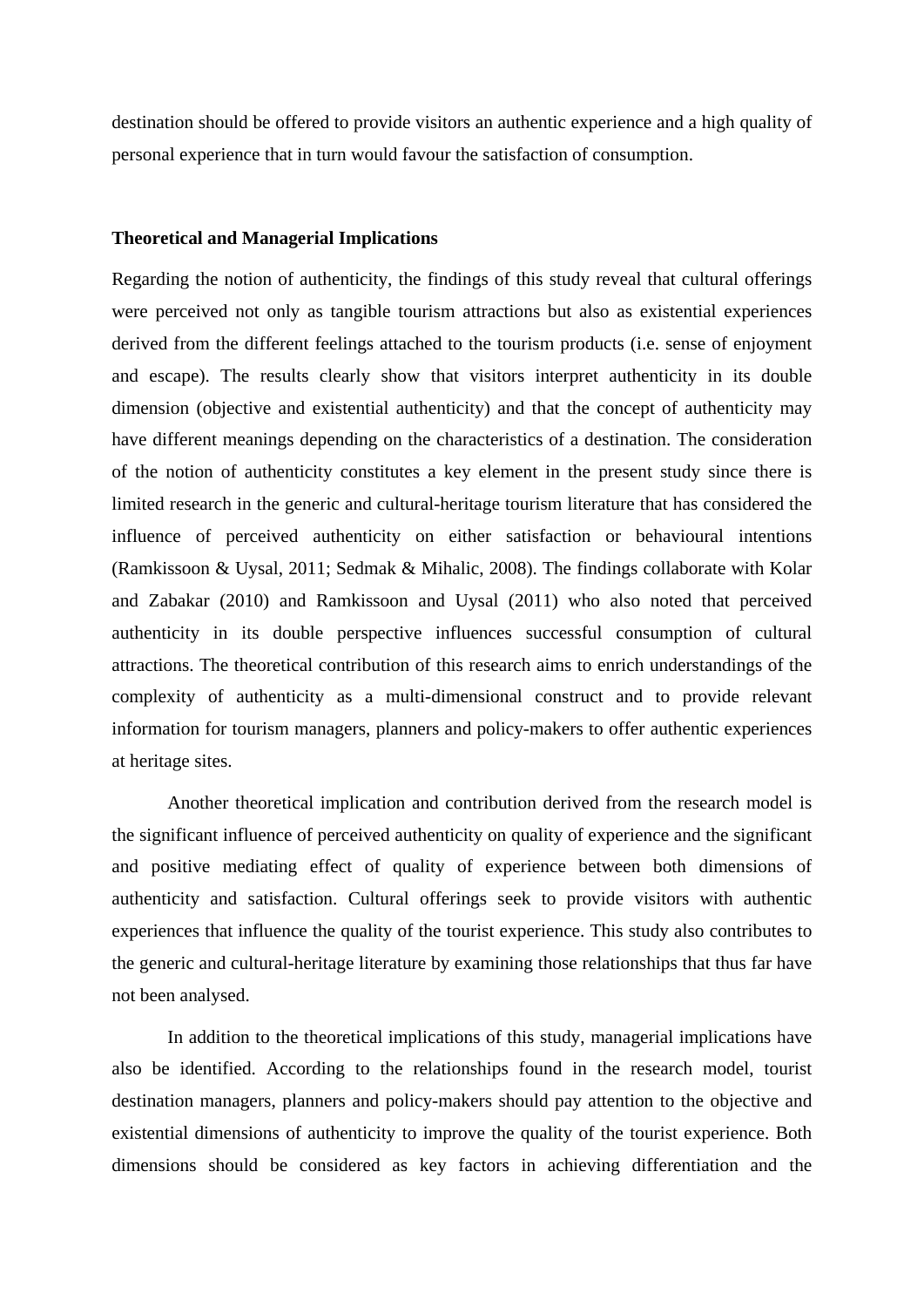competitive positioning of a destination in relation to other cultural-heritage destinations. Policy-makers should consider these variables and identify destination scenarios where tourists are able to create their own authentic experiences. In order to provide a positive cultural experience, it is necessary to meet the expectations of visitors. In this sense, there must be a correspondence between tourism advertisements and the offered experience. The marketing messages should be appropriately designed to ensure tourists receive the experience presented to them.

Managers of cultural tourist destinations should pay attention to architecture, a faithful restoration of buildings, harmony of the buildings within the context of the destination, and provide attractive and complete heritage information. Tourist destination managers should seek to manage tourist flows to ensure tourists are able to enjoy the environment without significant crowds of people. The cultural experience improves if heritage managers design strategies to meet expectations regarding the components of peace of mind, cultural engagement, and involvement in the traditions and customs with the local population. The environment should allow tourists to connect with the history of the place and its inhabitants and facilitate the lived emotions that make the experience authentic and memorable. In this sense, it is crucial that cultural tourism authorities present cultural heritage within a setting that allows tourists to immerse themselves in different historical periods with accurate and detailed information. The symbolic and simulated elements must be carefully presented to facilitate the imagination and enjoyment for tourists. There should be an adequate balance between genuine and simulated objects in what is described here as the performance space. While simulated objects can facilitate the imagination and recreation of an earlier period of history, their excessive use may seem frivolous. It would be advisable, therefore, that a mixture of genuine and simulated objects be used in order to stimulate the imagination and the enjoyment of tourists.

Tourist perceptions of authenticity, objective and existential, are important because both dimensions are the means by which individuals connect the materiality of visited space to the significance of their lived experiences (Bryce, Curran, O'Gorman, & Taheri, 2015; Rickly & McCabe, 2017). This increases the likelihood of the experience been memorable and unique to each person and the likelihood that tourists are satisfied with their visit.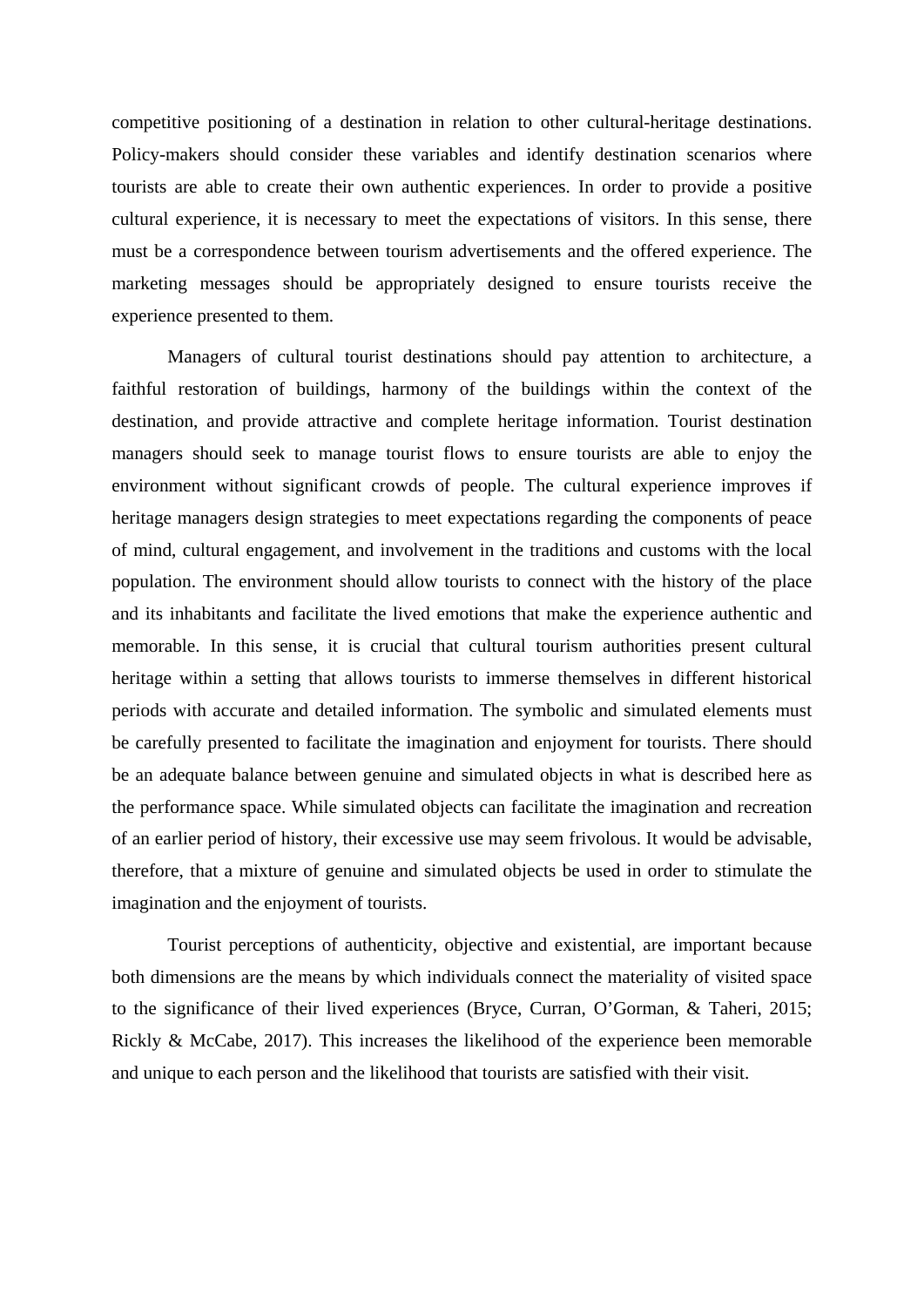#### **Limitations and Future Research**

There are a number of limitations that should be highlighted and avenues that merit further investigation. First, no minimum period of stay by the respondent was stipulated. Therefore, it would be interesting to interview people who stayed at the destination for several days so that the involvement of tourists in the place visited and with its residents could be observed. The active participation of tourists in the cultural life of the destination would, therefore, be encouraged, which would enhance the experience quality and consequently lead to greater satisfaction and a better recommendation of the visit.

The analysis of the causal relationships has hitherto been restricted to the city of York and therefore limits generalization of the study's finding. It would, therefore, be interesting to contrast the relationships explored in this research model with those of another cultural destinations. A cross-cultural study (multigroup analysis) could be employed that would not only allow the validity of the measurement model to be analysed in various cultural contexts, but would also enable the detection of any significant differences in certain causal relationships between the tourist destinations involved. Furthermore, the study sample size is another limitation that should be acknowledged. Although the sample size used met the sample size requirements for Partial Least estimation, the fairly small sample size limits the degree of generalization and validation of the model.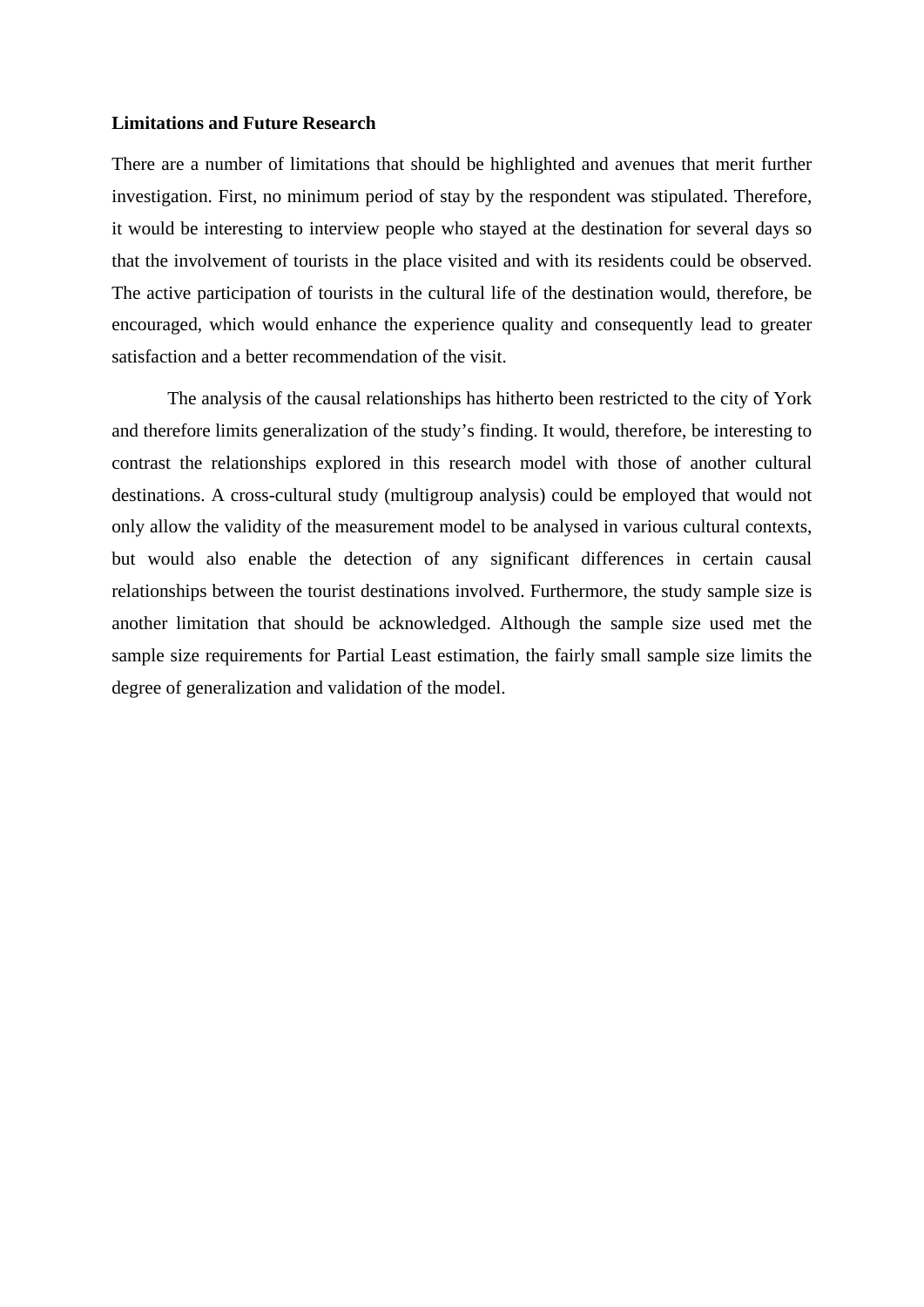|                                | Percentage |
|--------------------------------|------------|
| Gender                         |            |
| Male                           | 41.5%      |
| Female                         | 58.5%      |
| Age                            |            |
| 18-24                          | 39.0%      |
| 25-34                          | 21.0%      |
| 35-44                          | 13.8%      |
| 45-54                          | 11.8%      |
| 55-64                          | 10.3%      |
| Over <sub>65</sub>             | 4.1%       |
| Level of studies               |            |
| Primary                        | 0.0%       |
| Secondary                      | 22.1%      |
| A-levels/Professional training | 47.9%      |
| University studies             | 30.0%      |
| Origin                         |            |
| <b>United Kingdom</b>          | 62.2%      |
| European Union (except U.K.)   | 11.9%      |
| Rest of the world              | 25.9%      |
| Main aim of the visit          |            |
| Visit friends or family        | 13.7%      |
| Cultural tourism               | 40.6%      |
| Congress/Business              | 0.0%       |
| <b>Studies</b>                 | 14.1%      |
| Shopping                       | 11.2%      |
| Other                          | 20.4%      |

# **Table 1.** Respondent Demographics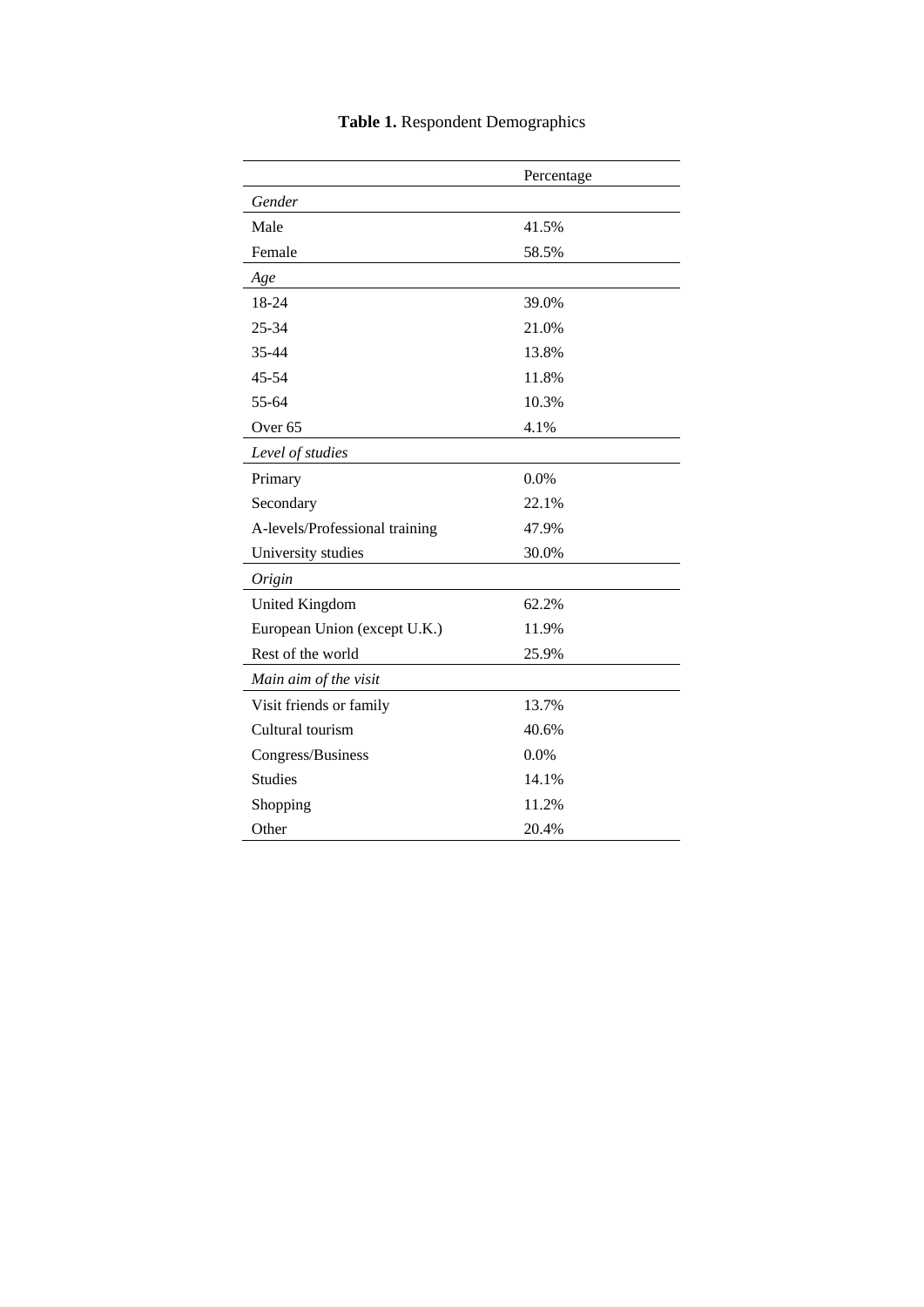| Constructs/items                                                                                                      | Weights             | Loading | CR    | AVE   |
|-----------------------------------------------------------------------------------------------------------------------|---------------------|---------|-------|-------|
| <b>Experience Quality</b>                                                                                             |                     |         | 0.829 | 0.500 |
| EQ1: I've had fun                                                                                                     | $0.245***(5.616)$   | 0.756   |       |       |
| EQ2: I've felt at ease and relaxed during the visit                                                                   | $0.265***(5.361)$   | 0.684   |       |       |
| EQ3: I believe that visiting a cultural heritage site has been a good<br>learning experience and instructive          | $0.346***(8.550)$   | 0.731   |       |       |
| EQ4: I have escaped from the daily routine and done something really<br>new in my visit                               | $0.257***(6.113)$   | 0.614   |       |       |
| EQ5: I believe that my belongings and myself have been safe during<br>the visit                                       | $0.310***(6.817)$   | 0.717   |       |       |
| <b>Objective Authenticity</b>                                                                                         |                     |         | 0.913 | 0.679 |
| AUT1: The overall architecture and impression of the buildings<br>inspired                                            | $0.252***(16.628)$  | 0.851   |       |       |
| AUT2: Restoring historic buildings respects the same style<br>(architecture, furniture, utensils, etc)                | $0.239***(14.903)$  | 0.844   |       |       |
| AUT3: I liked the peculiarities about the interior design and furnishings                                             | $0.254***$ (13.669) | 0.845   |       |       |
| AUT4: I liked the way the site blends with the attractive landscape,<br>scenery, historical ensemble, the town        | $0.238***(17.341)$  | 0.828   |       |       |
| AUT5: I liked the information about the site and I found it interesting                                               | $0.230***(14.398)$  | 0.748   |       |       |
| <b>Existential Authenticity</b>                                                                                       |                     |         | 0.885 | 0.563 |
| AUT6: I liked special arrangements, events, concerts, celebrations<br>connected to the site                           | $0.192***(10.658)$  | 0.687   |       |       |
| AUT7: The visit provided a thorough insight into different historical<br>periods of the city                          | $0.246***(12.723)$  | 0.766   |       |       |
| AUT8: During the visit I felt the related history, legends and historical<br>personalities                            | $0.201***$ (13.055) | 0.764   |       |       |
| AUT9: I enjoyed a unique experience that allowed me to contact with<br>the local people, their traditions and customs | $0.202***(12.613)$  | 0.782   |       |       |
| AUT10: I liked the calm and peaceful atmosphere during the visit                                                      | $0.240***(12.611)$  | 0.745   |       |       |
| AUT11: I felt connected with human history and civilization                                                           | $0.248***(11.949)$  | 0.754   |       |       |
| <b>Satisfaction</b>                                                                                                   |                     |         | 0.903 | 0.746 |
| SAT1: This is one of the best destinations I could have visited                                                       | $0.341***(12.444)$  | 0.810   |       |       |
| SAT2: Overall, I am pleased with my decision to visit the cultural<br>heritage in Seville / York                      | $0.423***(17.008)$  | 0.896   |       |       |
| SAT3: My overall satisfaction towards visiting York's cultural<br>heritage                                            | $0.390***(17.301)$  | 0.884   |       |       |

**Re** 2: ureme

del for  $A$ osites: ngs, ruct ility ergent ity

Note:\*p<0.05; \*\*p<0.01; \*\*\*p<0.001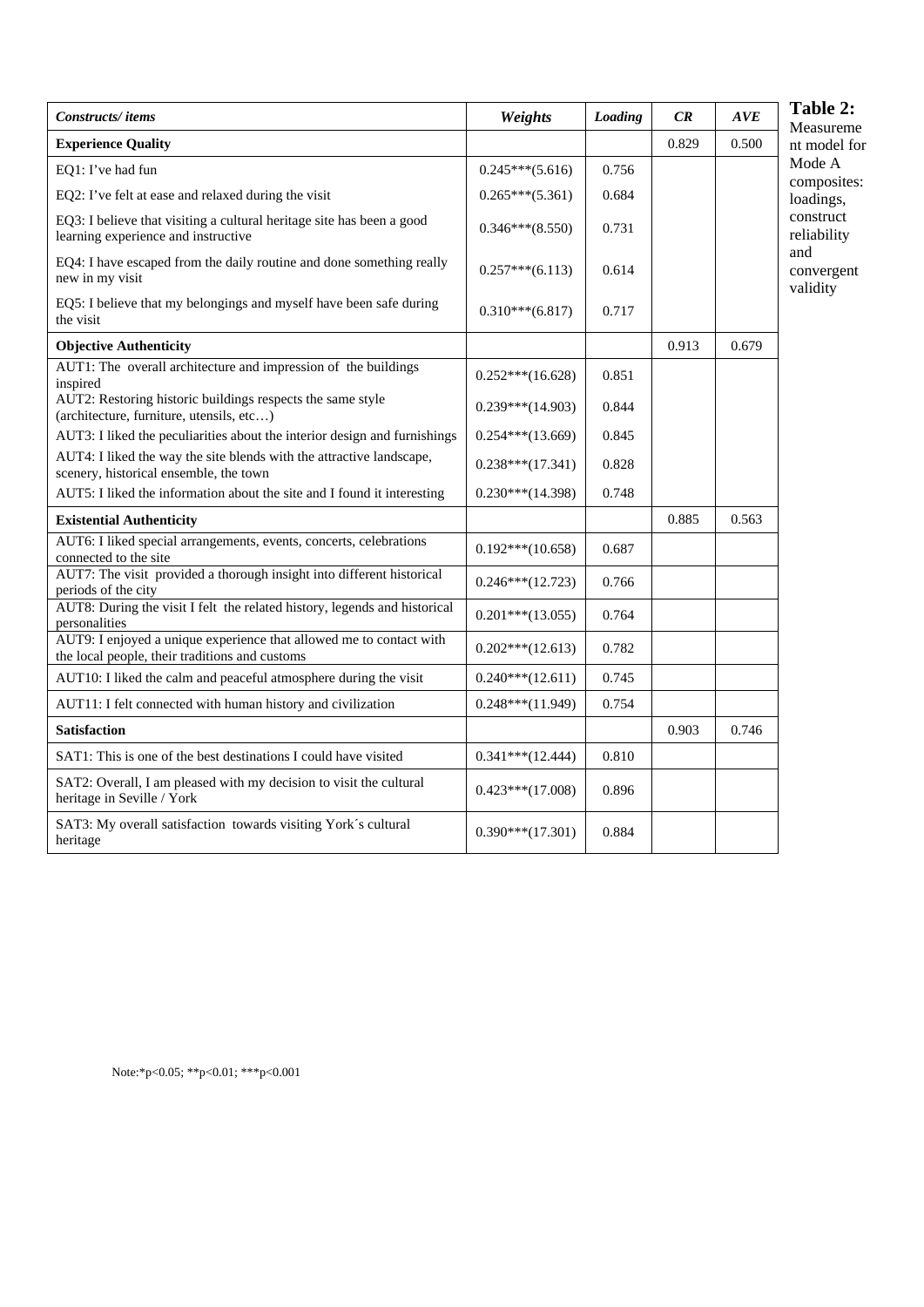# **Table 3: Discriminant validity**

|                   | <b>Fornell-Larcker Criterion</b> |       |       | <b>Heterotrait–monotrait ratio Criterion</b> |           |       |       |    |
|-------------------|----------------------------------|-------|-------|----------------------------------------------|-----------|-------|-------|----|
| <b>Constructs</b> | <b>OA</b>                        | EA    | EQ    | SА                                           | <b>OA</b> | EA    | EQ    | SА |
| OА                | 0.824                            |       |       |                                              |           |       |       |    |
| EA                | 0.680                            | 0.750 |       |                                              | 0.784     |       |       |    |
| EQ                | 0.630                            | 0.649 | 0.702 |                                              | 0.758     | 0.797 |       |    |
| <b>SA</b>         | 0.644                            | 0.649 | 0.580 | 0.864                                        | 0.748     | 0.766 | 0.721 |    |

Notes: EA: Existential Authenticity; OA: Objective Authenticity; E Q: Experience Quality; SA: Satisfaction; Fornell-Larcker Criterion: Diagonal elements (bold) are the square root of the variance shared between the constructs and their measures (AVE: average variance extracted). Off-diagonal are the correlations among constructs. For the discriminant validity, diagonal elements should be larger than off-diagonal elements.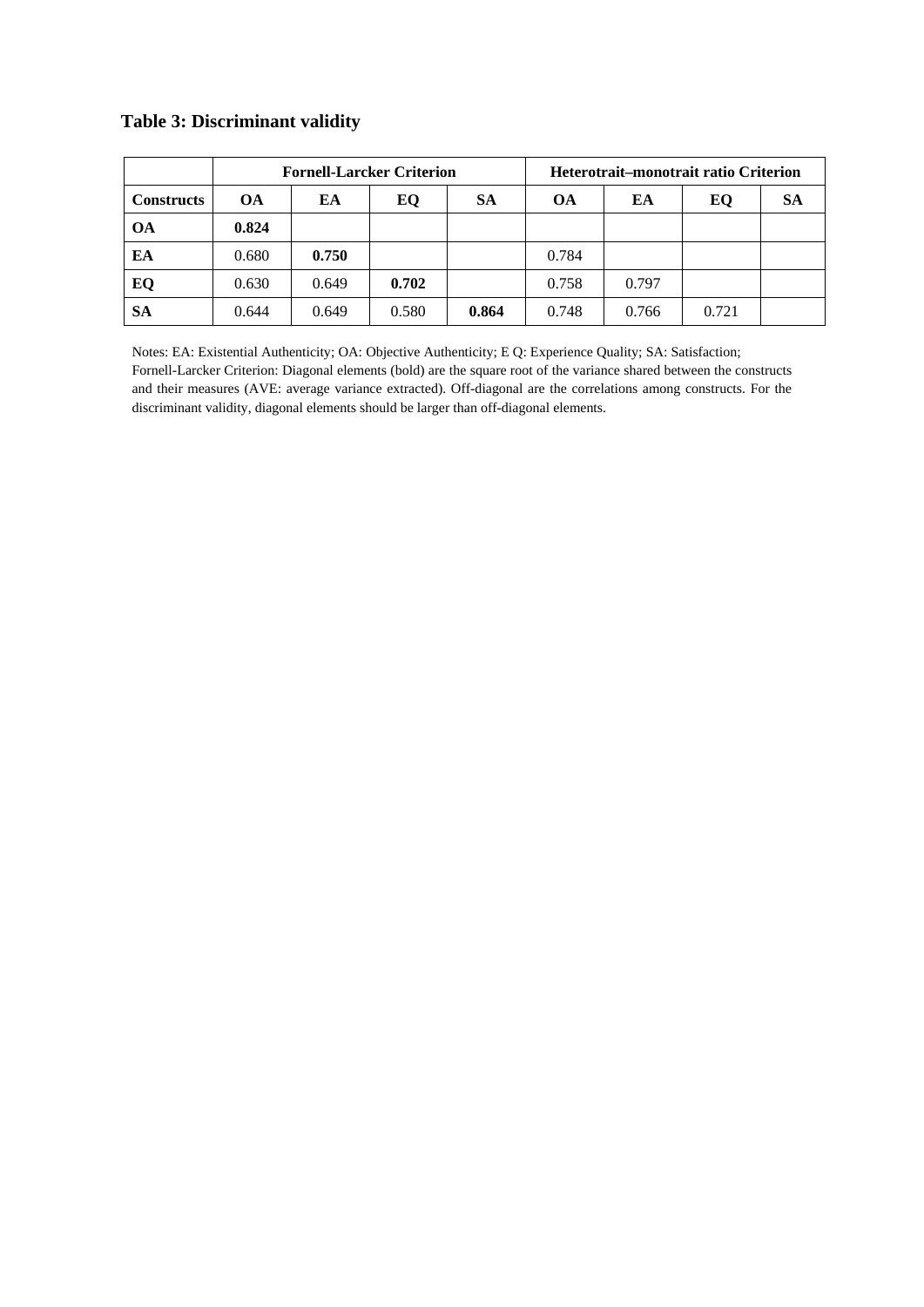|  | <b>Table 4: Structural Model results</b> |  |  |
|--|------------------------------------------|--|--|
|--|------------------------------------------|--|--|

| <b>Relationships</b>                 | $R_{SAT}^2 = 0.512 / Q^2 = 0.366$<br>$R_{FA}^2$ =0.463 / Q <sup>2</sup> = 0.242<br>$R_{EQ}^2$ = 0.487 / Q <sup>2</sup> = 0.219 |
|--------------------------------------|--------------------------------------------------------------------------------------------------------------------------------|
| $H1:OA \rightarrow SAT (a > 0)$      | $a= 0.317$ [0.122;0.522]                                                                                                       |
| $H2:EA\rightarrow SAT (b > 0)$       | $b=0.322$ [0.150;0.456]                                                                                                        |
| $H3:OA \rightarrow EA$ (c > 0)       | $c=0.680$ [0.524;0.770]                                                                                                        |
| H4: OA->EQ $(d > 0)$                 | $d= 0.351$ [0.111;0.413]                                                                                                       |
| <b>H5:</b> EA->EQ $(e > 0)$          | $e= 0.410$ [0.271;0.566]                                                                                                       |
| H6: EQ>SA (f>0)                      | $f = 0.171$ [0.089;0.356]                                                                                                      |
| H7: $OA*EQ\rightarrow SAT (g=d*f>0)$ | $g=0.060$ [0.017;0.131]                                                                                                        |
| H8: $OA*EA*EQ>SAT (h=c*e*f>0)$       | $h = 0.048$ [0.024;0.109]                                                                                                      |
| H9: EA*EO->SAT $(i=e*f>0)$           | $i=0.070$ [0.038;0.159]                                                                                                        |

Notes: QE: Quality Experience; OA: Objective Authenticity; EA: Existential Authenticity; SAT: Satisfaction.

Bootstrapping 95% confidence intervals bias corrected in square brackets (based on n = 5000 subsamples).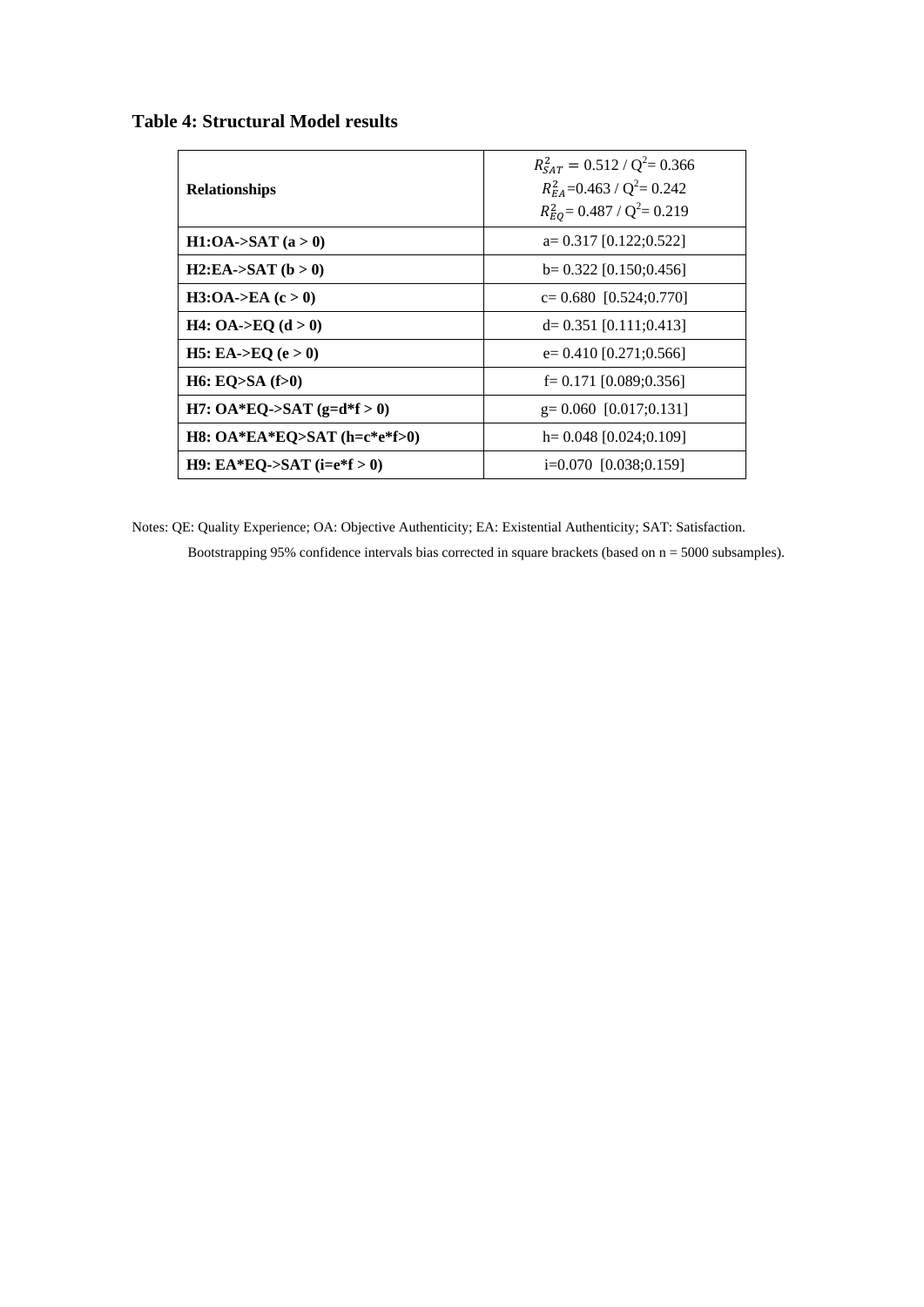#### **REFERENCES**

- Altunel, M. C., and Erkut, B. (2015). Cultural tourism in Istanbul: The mediation effect of tourist experience and satisfaction on the relationship between involvement and recommendation intention*. Journal of Destination Marketing & Management*, 4(4), 213-221.
- Apostolakis, A. (2003). The convergence process in Heritage tourism. *Annals of Tourism Research,* 30(4), 795-812.
- Bigné, J.E., Andreu, L. and Gnoth, J. (2005). The Theme Park Experience: An Analysis of Pleasure, Arousal and Satisfaction. *Tourism Management*, 26(6), 834-844.
- Bryce, D., Curran, R., O'Gorman, K., & Taheri, B. (2015). Visitors' engagement and authenticity: Japanese heritage consumption. *Tourism Management,* 46, 571-581.
- Castéran, H. y Roederer, C. (2013). Does authenticity really affect behavior? The case of the Strasbourg Christmas Market. *Tourism Management*, 36, 153-163.
- Chang, C.T-Y. and Horng, S-C.(2010). Conceptualizing and measuring experience quality: the customer's perspective. *The Service Industries Journal*, 30(14), 2401-2419.
- Chen, C-F. and Chen,F-S. (2010). Experience quality, perceived value, satisfaction and behavioral intentions for heritage tourists. *Tourism Management,* 31, 29-35.
- Chen, C-F. and Chen, P-C (2013). Another look at heritage tourism experience. *Annals of* Tourism Research, 41, 236-240.
- Chin, W. W., and Dibbern, J. (2010). A Permutation Based Procedure for Multi-Group PLS Analysis: Results of Tests of Differences on Simulated Data and a Cross Cultural Analysis of the Sourcing of Information System Services between Germany and the USA. In *Handbook of Partial Least Squares: Concepts, Methods and Applications,* edited band V. Esposito Vinzi, W. W. Chin, J. Henseler, and H. Wang, 171–93. Heidelberg: Springer.
- Del Bosque, I. R. and San Martín, H. (2008).Tourist Satisfaction: A cognitive-affective Model. *Annals of Tourist Research*, 35(2), 551-573.
- De Rojas, C. y Camarero, C. (2008). Visitors' experience, mood and satisfaction in a heritage context: Evidence from an interpretation center. *Tourism Management*, 29, 525-537.
- Green, S.B. (1991). How many subjects does it take to do a regression analysis. Multivariate Behavioral Research, 26, 499-510.
- Hede, A-M., Garma, R., Josiassen,A., and Thyne, M. (2014). Perceived authenticity of the visitor experience in museums: Conceptualization and initial empirical findings. European Journal of Marketing, 48(7-8), 1395-1412.
- Hair Jr, J. F., Hult, G. T. M., Ringle, C., and Sarstedt, M. (2016). *A primer on partial least squares structural equation modeling (PLS-SEM)*. Sage Publications.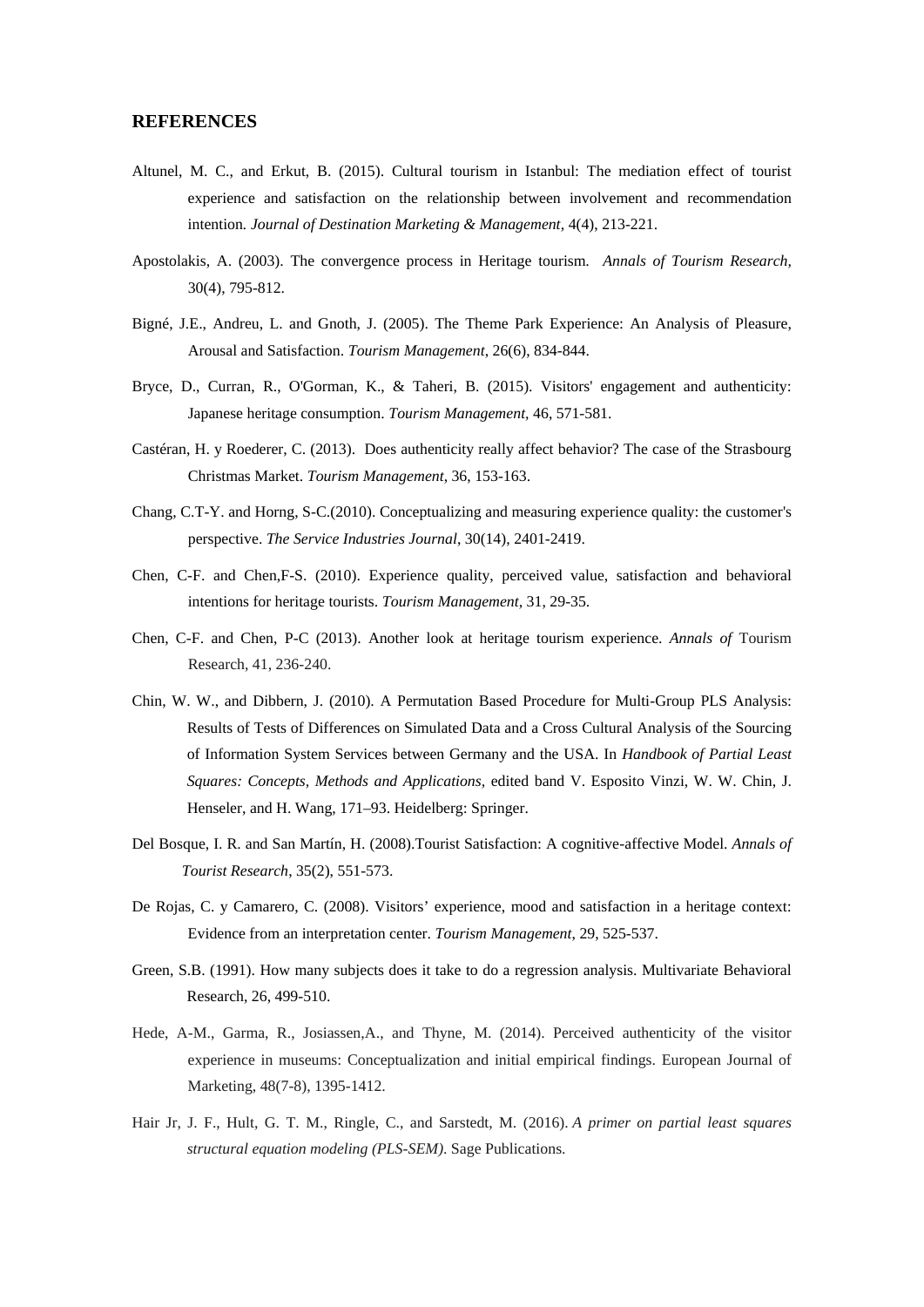- Hair, J.F., Sarstedt, M., Ringle, C.M., and Gudergan, S.P. (2018). *Advanced Issues in Partial Least Squares Structural Equation Modeling (PLS-SEM).* Thousand Oaks, CA: Sage.
- Henseler, J., G. Hubona, and Raand, P. A. (2016). Using PLS Path Modeling in New Technology Research: Updated Guidelines. *Industrial Management & Data Systems*, 116 (1), 2–20.
- Henseler, J., C. Ringle, and M. Sarstedt. (2016). Testing Measurement Invariance of Composites Using Partial Least Squares. *International Marketing Review*, 33(3) 405–31.
- Henseler, J., C. Ringle, and Sinkovics, R..(2009). The Use of Partial Least Squares path Modeling in International Marketing. *Advances in International Marketing,* 20(1), 277–320.
- Hirschman, E. C., & Holbrook, M. B. (1982). Hedonic consumption: emerging concepts, methods and propositions. *The Journal of Marketing*, 6(3), 92-10.
- Holbrook, M.B. y Hirschman, E.C. (1982). The experimental aspects of consumption: consumer fantasies, feelings and fun. *Journal of Consumer Research*, 9, 132-140.
- Jin, N. P., Lee, S., and Lee, H. (2015). The effect of experience quality on perceived value, satisfaction, image and behavioral intention of water park patrons: New versus repeat visitors. *International Journal of Tourism Research*, *17*(1), 82-95.
- Kao, Y-F., Huang, L-S. and Wu, C-H. (2008). Effects of Theatrical Elements on Experiential Quality and Loyalty Intentions for Theme Parks. *Asia Pacific Journal of Tourism Research,* 13(2), 163-174.
- Kim, J. H., Ritchie, J. R., and Tung, V. W. S. (2010). The effect of memorable experience on behavioral intentions in tourism: A structural equation modeling approach. *Tourism Analysis*, *15*(6), 637- 648.
- Kolar, T. and Zabkar, V. (2010). A consumer-based model of authenticity: An oxymoron or the foundation of cultural heritage marketing? *Tourism Management*, 31, 652-664.
- Lee, S., Phau, I., Hughes, M., Li, Y. F., and Quintal, V. (2016). Heritage tourism in Singapore Chinatown: A perceived value approach to authenticity and satisfaction. *Journal of Travel and Tourism Marketing,* 33(7), 981-998.
- Li, X., Shen, H., and Wen, H. (2016). A Study on Tourists Perceived Authenticity towards Experience Quality and Behavior Intention of Cultural Heritage in Macao. *International Journal of Marketing Studies,* 8(4), 117-123.
- Lu, L., Chi, C. G., & Liu, Y. (2015). Authenticity, involvement, and image: Evaluating tourist experiences at historic districts. *Tourism Management*, 50, 85-96.
- Nguyen, T. H. H., & Cheung, C. (2016). Chinese heritage tourists to heritage sites: what are the effects of heritage motivation and perceived authenticity on satisfaction?. *Asia Pacific Journal of Tourism Research*, 21(11), 1155-1168.
- Oliver, R.L. (1997): *Satisfaction: A Behavioral Perspective on the Consumer*. New York: The McGraw-Hill Companies, Inc.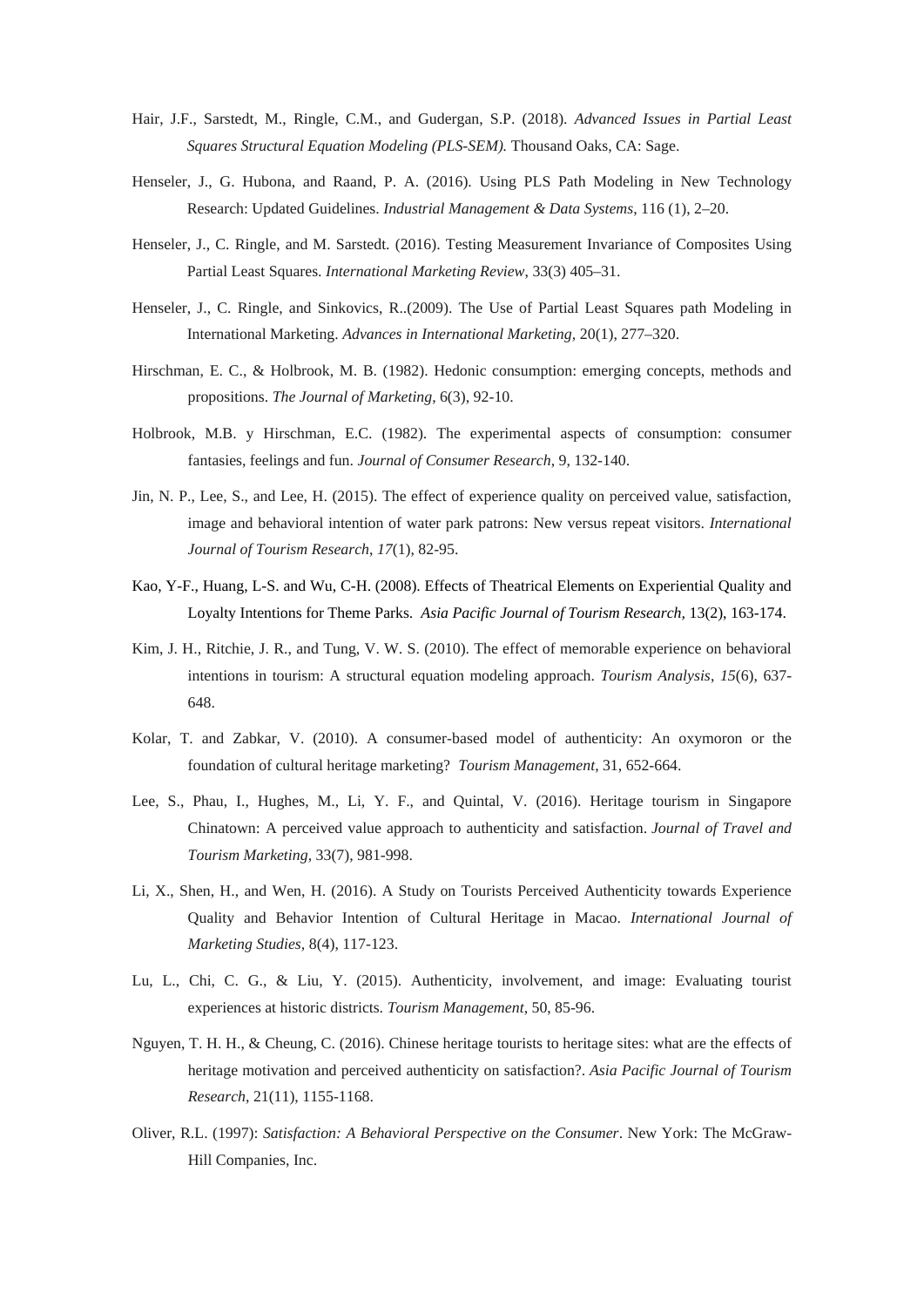- Otto, J.E. and Brent Ritchie, J.R. (1995). Exploring the Quality of the Service Experience: A Theoretical and Empirical Analysis. *Advances in Services Marketing and Management,* 4, 37-61.
- Otto, J.E. and Brent Ritchie, J.R. (1996). The service experience in tourism. *Tourism Management,* 17(3), 165-174.
- Reisinger, Y. and Steiner, C.J. (2005): Reconceptualizing Objet Authenticity. *Annals of Tourism Research,* 33(1), 65-86.
- Rickly, J. M., and McCabe, S. (2017). Authenticity for tourism design and experience. *Design Science in Tourism* (pp. 55-68). Springer, Cham.Rodríguez
- Del Bosque, I. and San Martín, H. (2008). Tourist Satisfaction: A cognitive-affective Model. Annals of Tourist Research, 35(2), 551-573.
- Roldán, J. L. and Sánchez-Franco, M. J. (2012). Variance-Based Structural Equation Modelling: Guidelines for Using Partial Least Squares in Information Systems Research. *Research Methodologies, Innovations and Philosophies in Software Systems Engineering and Information Systems*, edited band M. Mora, O. Gelman, A. Steenkamp, and M. Raisinghani, 193– 221. Hersheand, PA: IGI Global.
- Sarstedt, M., J. Henseler, and C. Ringle. (2011). Multigroup Analysis in Partial Least Squares (PLS) Path Modelling: Alternative Methods and Empirical Results. *Advances in International Marketing*, 22(1), 195–218.
- Shen, S., Guo, J. and Wu, Y. (2012). Investigating the Structural Relationships among Authenticity, Loyalty, Involvement, and Attitude toward World Cultural Heritage Sites: An Empirical Study of Nanjing Xiaoling Tomb, China. *Asia Pacific Journal of Tourism Research*, 19(1), 10-121.
- Steiner, C.J. and Reisinger, Y. (2005). Understanding Existential Authenticity. *Annals of Tourism Research,* 33(2), 299-318.
- Tian Cole, S. and Scott, D. (2004). Examining the mediating role of experience of quality in model of tourist experiences*. Journal of Travel & Tourism Marketing*, 16(1), 79-90.
- Tiberghien, G., Bremner, H., & Milne, S. (2017). Performance and visitors' perception of authenticity in eco-cultural tourism. *Tourism Geographies*, 19(2), 287-300.
- Timothy, D. J. (Ed.). (2017). *Managing heritage and cultural tourism resources: Critical essays*, Volume one. Routledge.
- Urry, J (2002) *The tourist gaze* (published in association with theory, culture & society). 2nd edn. London: Sage Publications.
- Wang, N. (1999). Rethinking Authenticity in Tourism Experience. *Annals of Tourism Research*, Vol. 26, Nº 2, (349-370)
- Watson, S. and Waterton E. (2011). Introduction: Heritage and Community Engagement'. In E. Waterton and S. Watson, (eds) *Heritage and Community Engagement: Collaboration or Contestation*? London: Routledge.